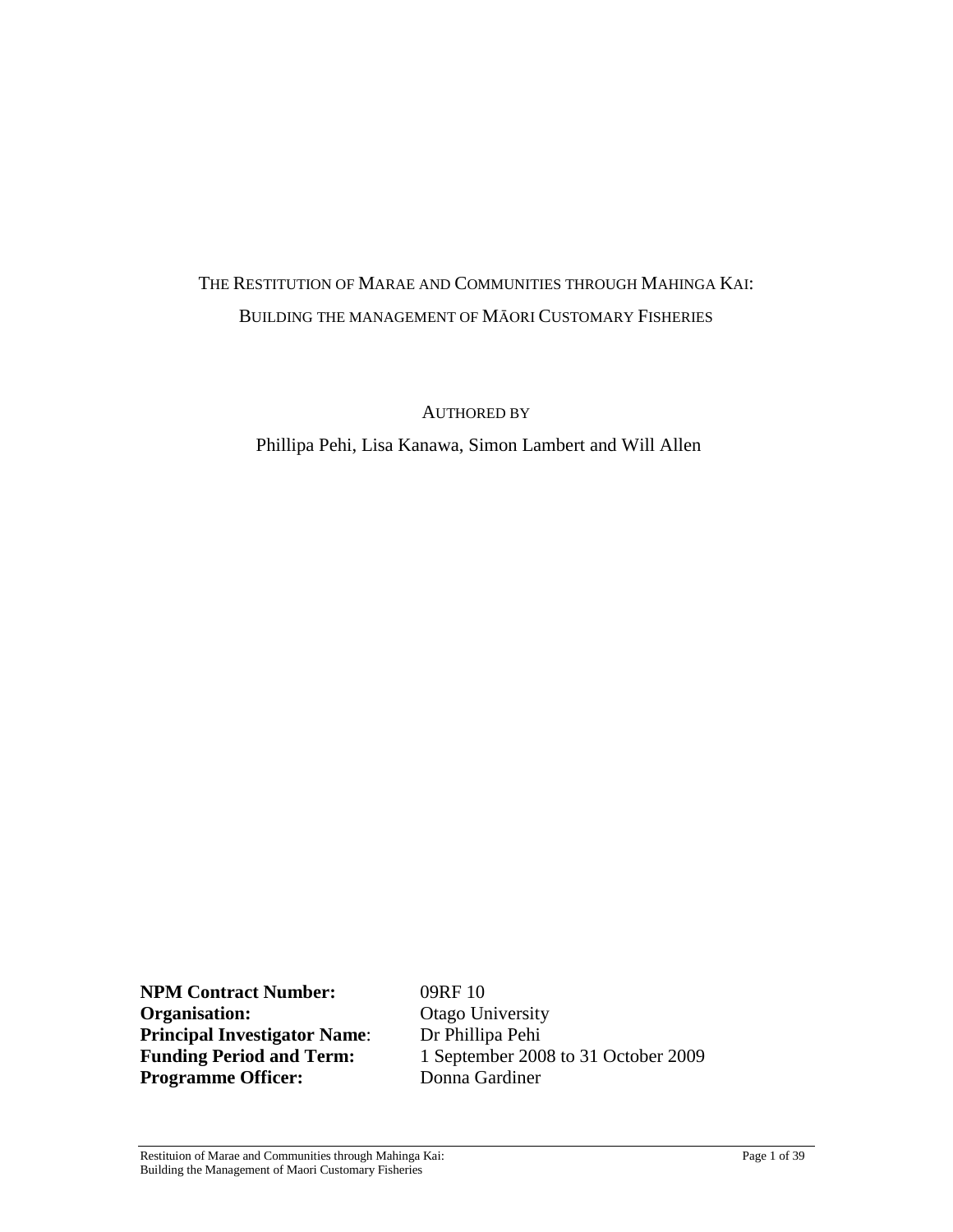## **TABLE OF CONTENTS**

| Recommendations from Interviewees for better community involvement in |  |
|-----------------------------------------------------------------------|--|
|                                                                       |  |
|                                                                       |  |
|                                                                       |  |
|                                                                       |  |
|                                                                       |  |
|                                                                       |  |
|                                                                       |  |
|                                                                       |  |
|                                                                       |  |
|                                                                       |  |
|                                                                       |  |
|                                                                       |  |
|                                                                       |  |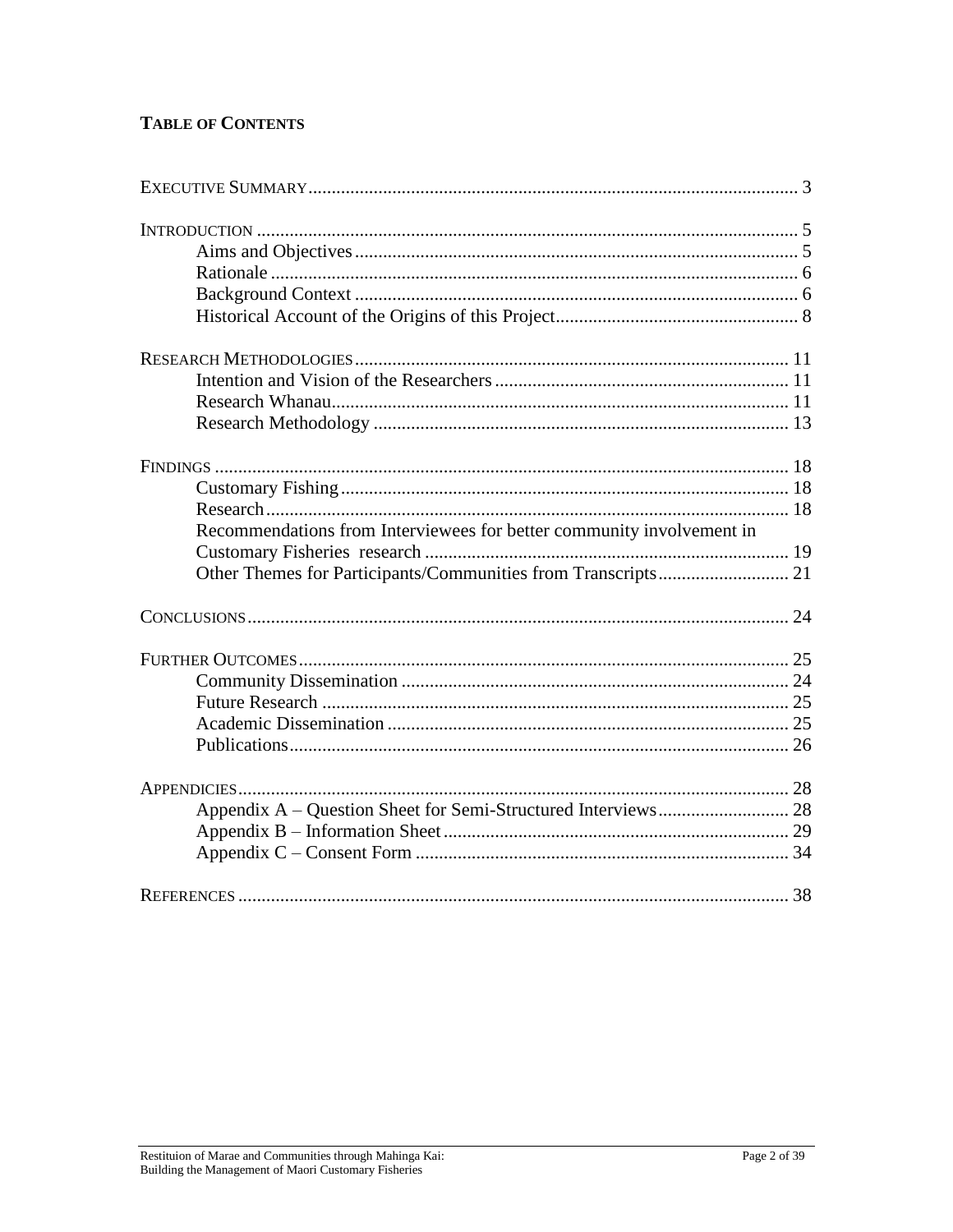## **1. EXECUTIVE SUMMARY**

The focus of this scoping project was to identify the barriers, obstacles and potential solutions to conducting research in the area of local customary fisheries from a "flax roots level, that is the application and management of Mataitai and Taiapure by communities and marae. This present research is interested in finding out what is currently happening in the area of customary fishing, what research priorities tangata whenua identify as being relevant for them, and how these priorities can be achieved.

The research methodology chosen for the project was a kaupapa maori methodology and within this broader kaupapa māori methodology a number of methods were employed. Specifically we used semi-structured interviews, which were followed by transcription and thematic analysis to interpret and analyse the data.

The findings concluded that:

Definite need for this current research to occur from participants' perspective. Especially as a way to open further opportunities to conduct the research they have identified as important within the customary fisheries area.

Importance and centrality of relationship for excellent research outcomes for all people involved in the research process.

Participants within the area researched have

a) a good grasp on what research is,

b) an excellent understanding on both the legal and personal distinctions of customary fisheries and practice,

c) how research in the area of customary fisheries could benefit them and their communities,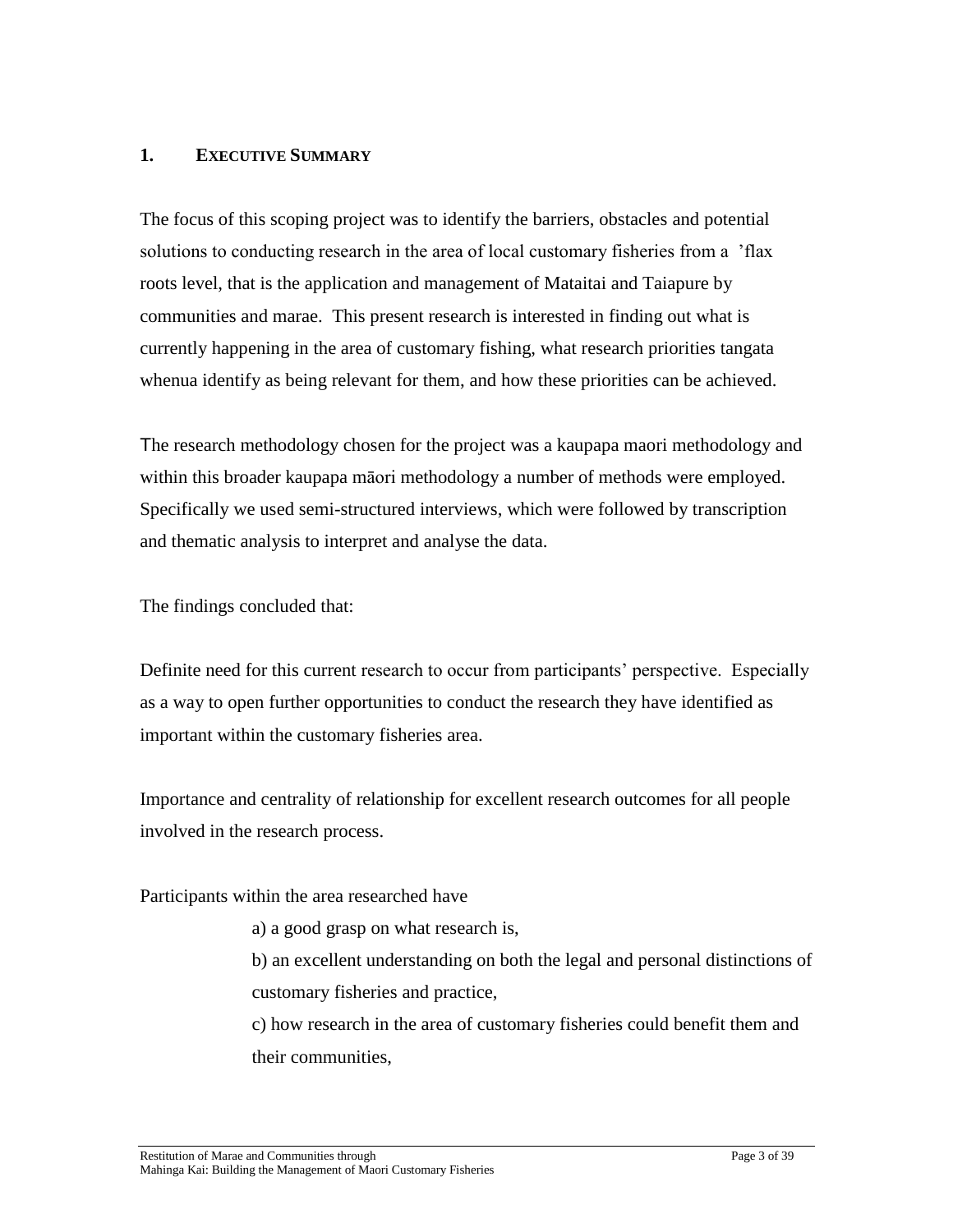d) clearly articulated and identified research questions, priorities, hypotheses and agendas,

e) a firm understanding of both current and historical issues for customary fisheries, and

f) a clearly articulated and concise understanding of the barriers for māori participating in customary fisheries research.

As further outcomes for the project the research team will undertake Community and Academic Dissemination for the results to be shared with participants and peers.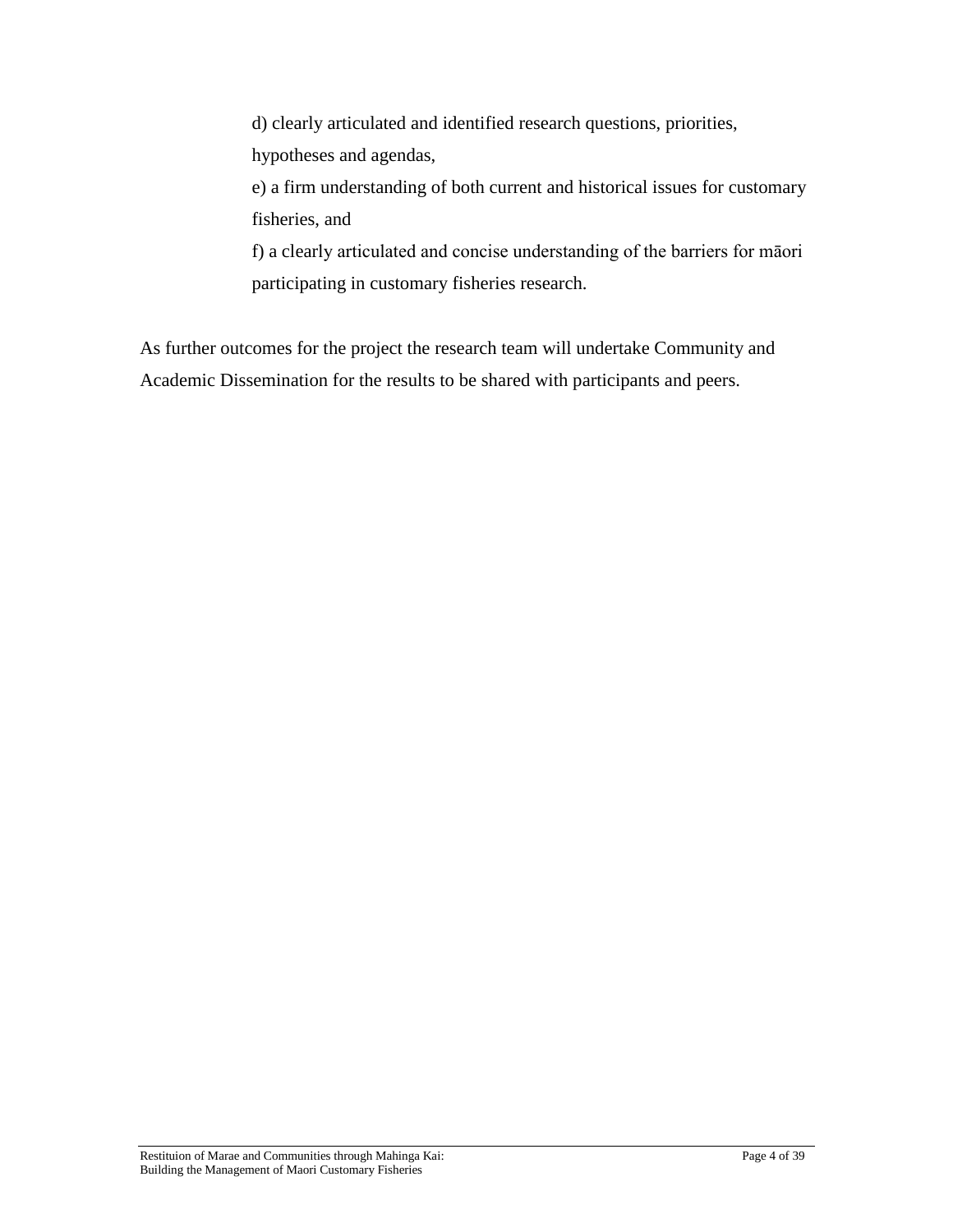## **2. INTRODUCTION**

## <span id="page-4-0"></span>Aims and Objectives

The main focus of this scoping project was to identify the barriers, obstacles and potential solutions to conducting research in the area of local customary fisheries from a "flax roots level, that is the application and management of Mataitai and Taiapure by communities and marae. This present research is interested in finding out what is currently happening in the area of customary fishing, what research priorities tangata whenua identify as being relevant for them, and how these priorities can be achieved.

In addition, this project aims to build on the passion of kaitiaki by aiding their networking, increasing their access to information and support, enabling their voices to be heard through a research medium, and thus contribute to current attempts at establishing a national research network specifically focusing on customary fisheries. Towards this aim, special focus is placed on the processes underlining both current management systems and research approaches; as well as those developed over the course of this research project to ascertain which processes are more efficacious than others.

This research scoping project had three main objectives to further understand the area of customary fisheries and the role of research from the flax-roots level in two areas, Te Tai Tokerau (Northland) and Taranaki. These objectives were:

- 1. To identify obstacles to the participation by Māori in research relevant to customary fisheries.
- 2. To identify processes and systems that mitigate these obstacles.
- 3. To initiate research on those processes and systems undertaken by communities.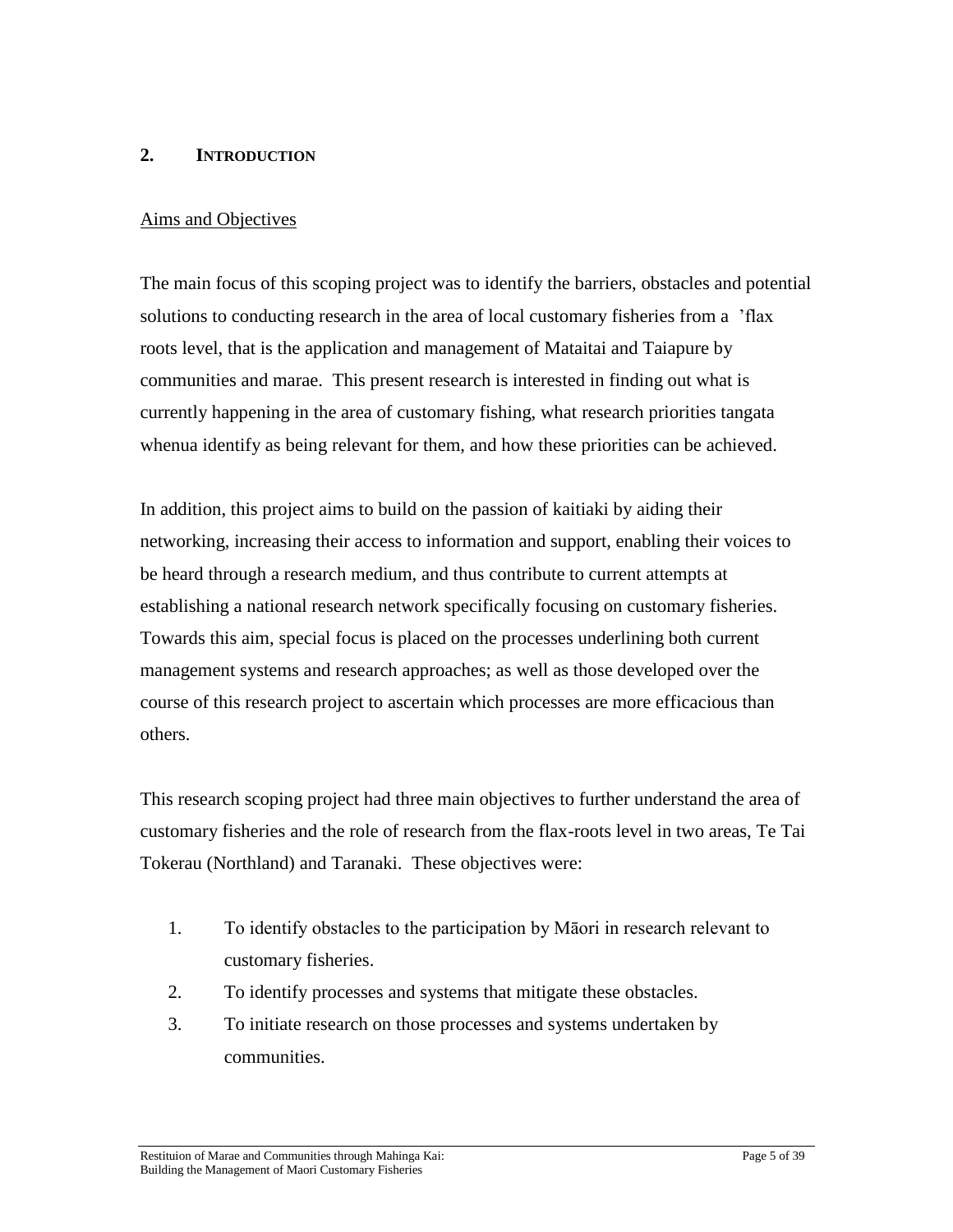#### <span id="page-5-0"></span>Rationale

The practice of Mahinga kai is a fundamental aspect of Māori culture that, while disrupted and fragmented by colonisation and contemporary development, has not disappeared (Parliamentary Commissioner for the Environment, 1998). Through various processes including ongoing political activism, iwi settlements, hapū and marae projects, and the activities of whanau and individuals, the practice of Mahinga kai remains (and is increasingly) an important and vital part of Māori culture. This is evident in the rapid expansion of registered customary fisheries (Ministry of Fisheries, 2007) and the interest shown by kaitiaki in the work of Te Tiaki Mahinga Kai (TMK, 2007) as well as other projects (see Roskruge, 2005) designed to increase the amount and quality of kai produced or gathered by Māori. The central role that the process of Mahinga kai plays in Māori culture is reflected in the history and reclamation of cultural practice in other indigenous cultures also (e.g. in Hawaiian culture, see Andrade, 2008; and Native American Indian culture, see Wilkinson, 2005).

Mahinga kai is not simply the provision of food however: relationships between healthy environment, healthy people and cultural resilience are increasingly, if not universally, accepted (Panelli & Tipa, 2007). However, the actual practice of kaitiakitanga in contemporary contexts remains mired in conflicting viewpoints (Gillespie, 1998) and overwhelmed by a range of issues (Smale, 2007). Most kaitiaki are either unpaid or poorly paid, and are frequently exhausted by localised battles through their isolation and lack of capacity.

## <span id="page-5-1"></span>Background Context

Marae and communities have been central to Māori life and for fostering well-being and health in Māori. Erosion of these social and cultural institutions through processes such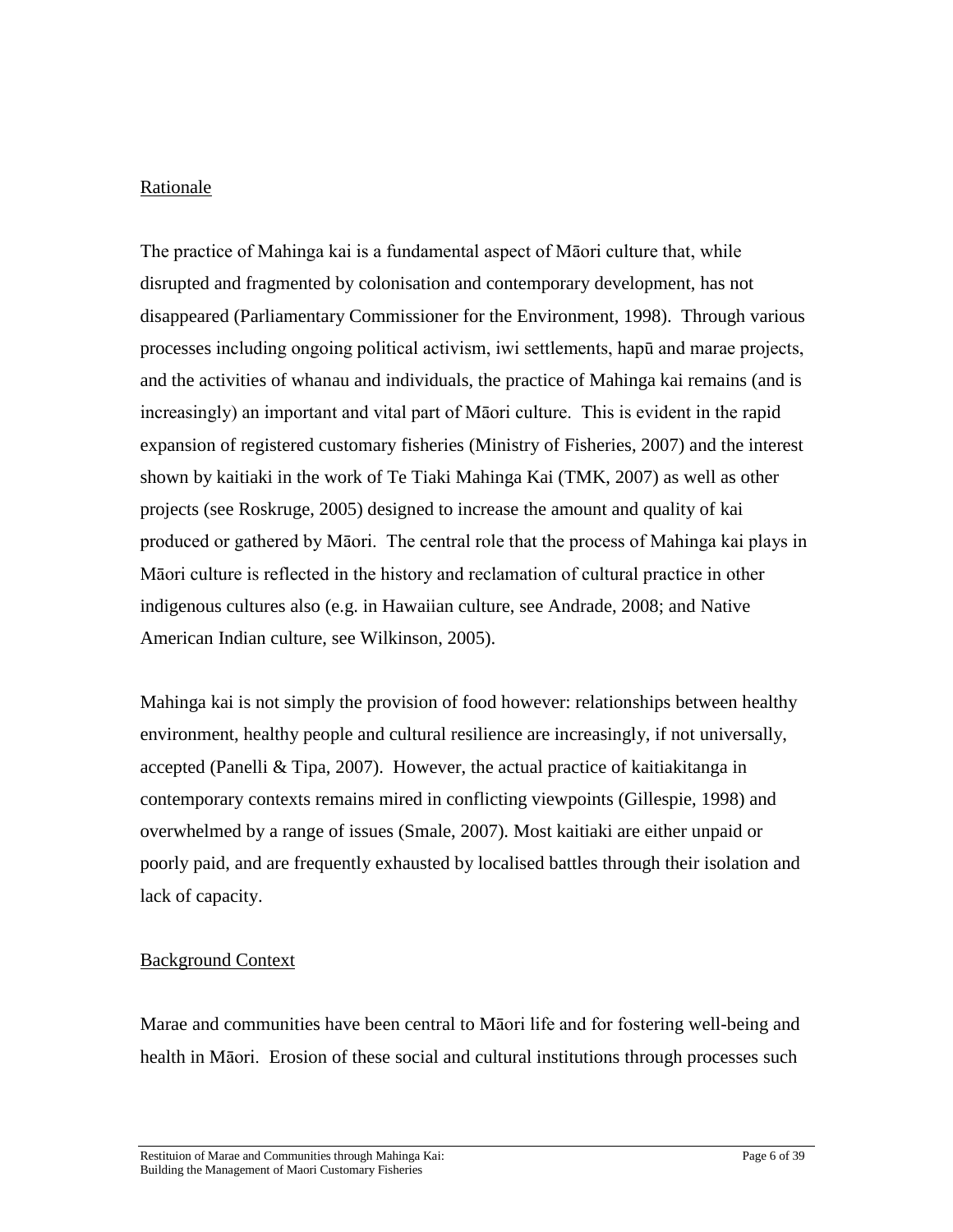as legislation introduced by colonialism, from the first European contact to modern-day life that foster individualism and capitalism over Māori traditional values.

The preservation and restitution of Māori communities has been a priority for many Māori throughout this time, enjoying a particular renaissance from the 1970s. However, as modern life becomes ever more complex, fragmented and pressured, maintaining community is a challenge for all people, and the increasing sense of isolation and disconnectedness that many people feel is detrimental for well-being and health (Fukuyama, 1999; Putnam, 2000). Therefore, the need to restore marae and communities is not only of vital importance for Māori but for all people. The potential for these traditional communities to be a focal point for Māori and Māori culture and to offer more traditional mechanisms, may help to address the health and well-being needs of Māori from a Te Ao Māori perspective that reconnect people to each other, their environment and their sense of self.

This scoping project was scaled down from an original proposal that aimed to investigate how the restitution of marae and community could be achieved through Mahinga kai, particularly focused on the area of customary fisheries. As stated above, the practice of food-gathering has been and still remains to some degree, a fundamental aspect of Māori culture that has survived in practice from pre-European contact, albeit in modified form. Implicit and explicit cultural knowledge still resides within these activities and may provide a ready vehicle through which restitution of marae and cultural practice can be fostered.

Through the process of conducting this current research, we have been able to get a firmer idea of how the larger idea indicated above may be implemented in much closer alignment to what the communities involved themselves envisage. This scoping project has also aided in firming and developing existing relationships and increasing the knowledge of the researchers involved about how best to engage with these communities, thus helping to further develop an appropriate research kaupapa where all people involved work together to achieve mutual goals. Thus we believe there now exists a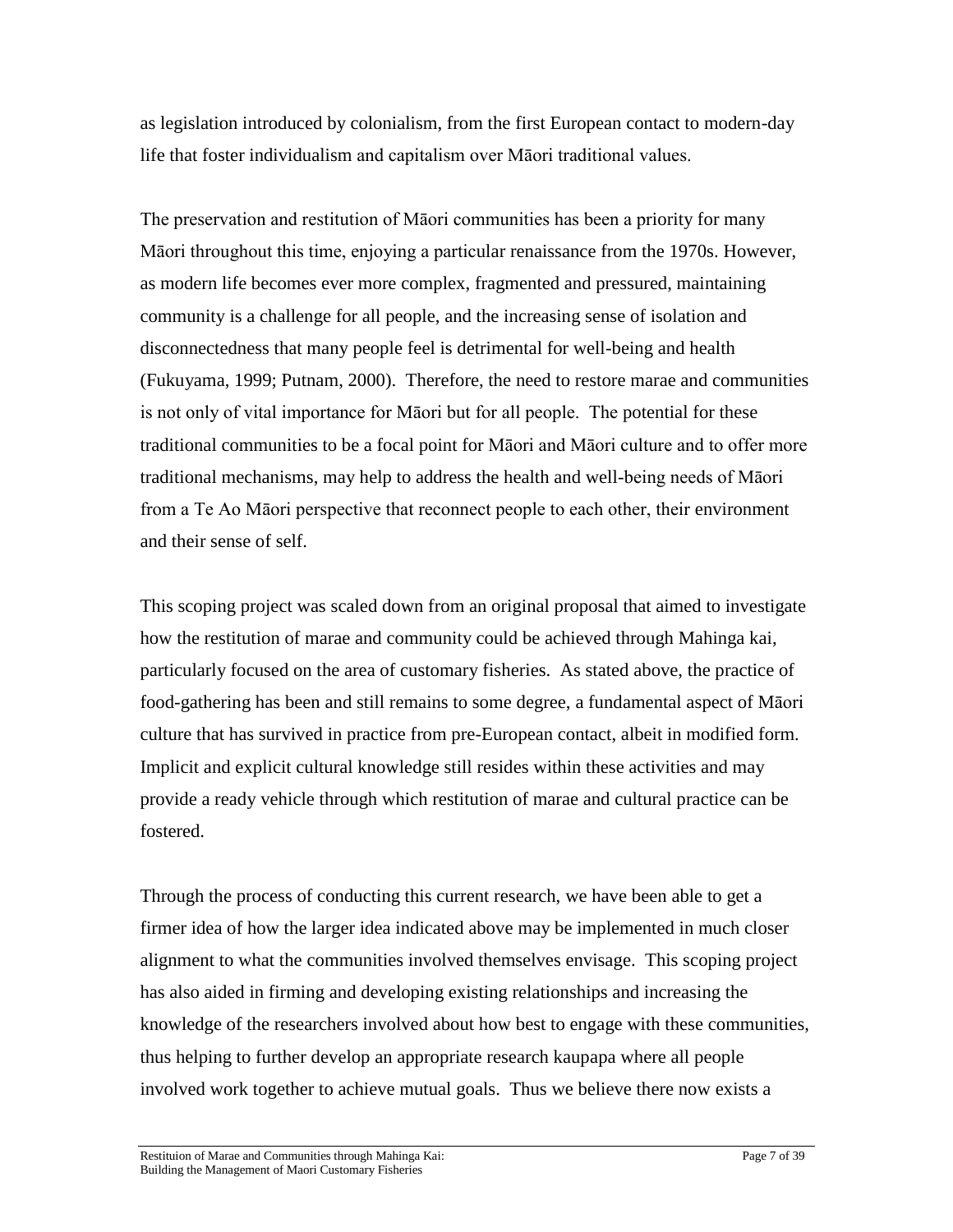much stronger base from which to advance this current research as, one of the main findings is the centrality of relationship for Māori in achieving effective research outcomes.

This scoping project posits that research into the practice of food-gathering within a customary fisheries frame, will help to elucidate what current practices occur, what factors impinge on Māori ability to gather food, and how important this practice is, both traditionally and in contemporary times. This project also seeks to understand what barriers or enablers exist for Māori to participate in research on customary fisheries more generally. Through this analysis, we hope to explain how research in the area of customary fisheries can potentially aid in the restitution of marae and community if conducted in a manner consistent with the desires and aspirations of the communities involved.

## <span id="page-7-0"></span>Historical Account of the Origins of this Project

As in all cases of history, there are many versions of the past, and these vary depending on the narrator. This account of the origins of this project are described from the viewpoint of the principle researcher, Phillipa Pehi, as an example and a context within which to frame the current research and to clearly articulate and support the importance of relationship to achieve research that achieves its objectives and also contributes to the benefit of all people involved.

Phillipa Pehi was drawn into project through word of mouth- another Māori researcher putting forward her name based on a conversation they had had two years previous. Te Tiaki Mahinga Kai (TMK) was a fledgling national research project aspiring (among other things) to help form a national network of kaitiaki within customary fisheries, focused around research in this area. Pip"s post-doctoral fellowship was launched at the same time. This post-doc came under the wider project, also national in scope and aimed to capture much of the social, economic and cultural dimensions of the overall project. This post-doc proved to be an ambitious undertaking for Phillipa Pehi as she had not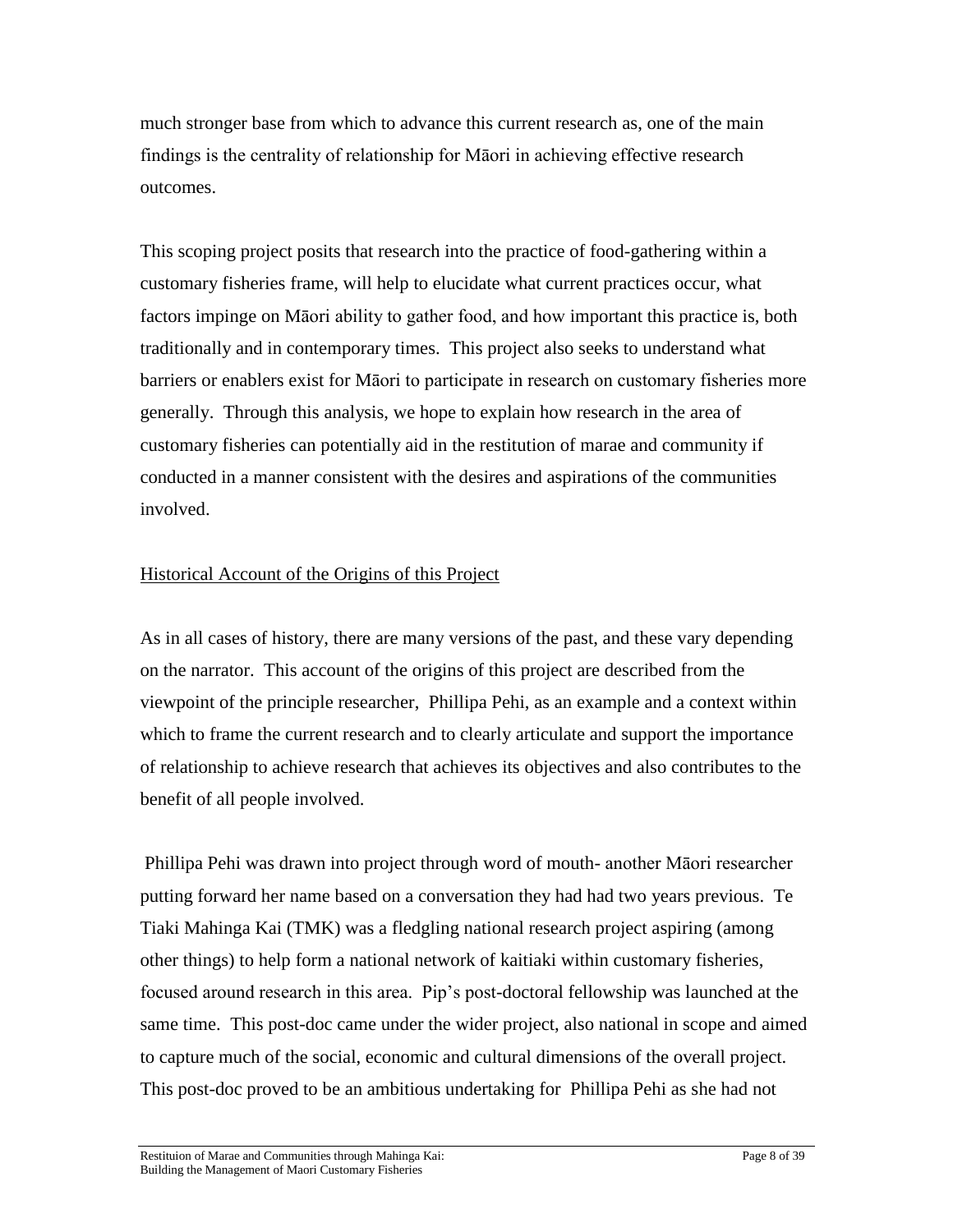been within the research arena for a number of years as she had chosen to work as a clinician and counsellor for a number of years since graduating. In addition, her thesis had not involved working in-depth with community or Māori.

Phillipa Pehi met both kaitiaki liaison people involved in this project, Mike Neho and Lisa Kanawa at the inaugural national TMK hui held at Huirapa marae in East Otago. At this hui, whakapapa and common interest links were established connection and a relationship between the three began.

Simon Lambert was a part of the wider research network and was introduced to the research team by Phillipa Pehi, eventually researching with the TMK project, while based at Manaaki Whenua - Landcare Research in Lincoln, Christchurch.

Phillipa Pehi attended numerous hui, workshops and forum throughout the country on customary fisheries, collaborative research and Māori issues over a year period. Combined with observations made through her own research investigating the relationship between environmental health and the health of people and their communities, revealed consistent messages from communities (Māori and non-Māori alike), that an integral part of well-being is the ability and opportunity to control and perform traditional, customary and cultural practices. Also emphasised throughout by community members was that this need encompasses all facets of life, not only customary fishing, recognising the ultimate reality of all things being interconnected and related. There was also a consistent and repeated call from Māori in all spaces for autonomy and direction within research (not just within customary fisheries, but in all fields of study). Additionally, the need for research to be led by whanau, hapū, marae, iwi, and communities was voiced consistently.

Phillipa Pehi observed that current research initiatives seemed to offer little or no opportunity for this to occur. This observation matched the observations and whakaaro of Lisa Kanawa, Simon Lambert and Mike Neho in their extensive work and involvement in this area. All agreed to put together an application that would attempt to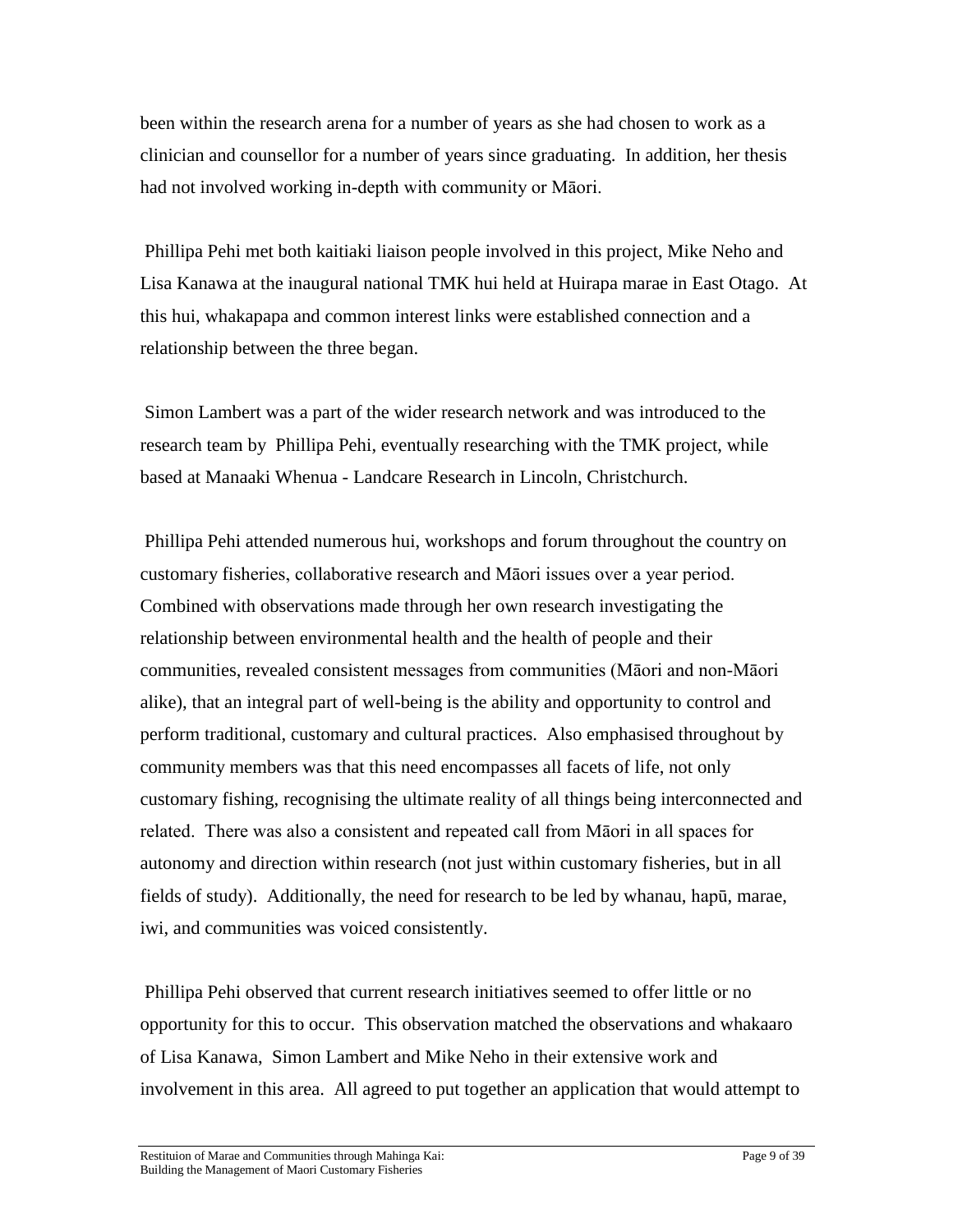honour these observations made and to demonstrate that the researchers were listening to what people from the communities involved were saying (and thus demonstrate that they were being heard).

The concept and application was born through conversation between Simon Lambert, Lisa Kanawa, Mike Neho, Phillipa Pehi and other kaitiaki, kaumatua and community leaders working within the area of customary fisheries. The grant was fashioned by Simon Lambert, Hugh Campbell (CSAFE Co-director, Otago University) and Phillipa Pehi. Through the process of submitting the research proposal, the original application was scaled down to the current scoping project.

Simon Lambert took up other employment at Lincoln University soon after the funding was confirmed, but maintained contact and provided support for this project on a voluntary basis. To bring additional academic support, Phillipa Pehi approached Will Allen to become part of the project.

Will Allen is Phillipa Pehi's academic mentor for her post-doc. Throughout the course of the post-doc, Will had supported and added value to work Phillipa Pehi had done and was supportive and encouraging of the Nga Pae research. Will Allen was engaged to help with research analysis and writing, and to draw on his extensive knowledge and background of working collaboratively with communities within the environmental and social contexts.

All research work in each case study/rohe was managed, co-ordinated and supervised by the two kaitiaki liaison people. The overall co-ordination of research activities was done by Phillipa Pehi and Lisa Kanawa. Research analysis and writing was undertaken collectively by Simon Lambert, Will Allen, Phillipa Pehi and Lisa Kanawa.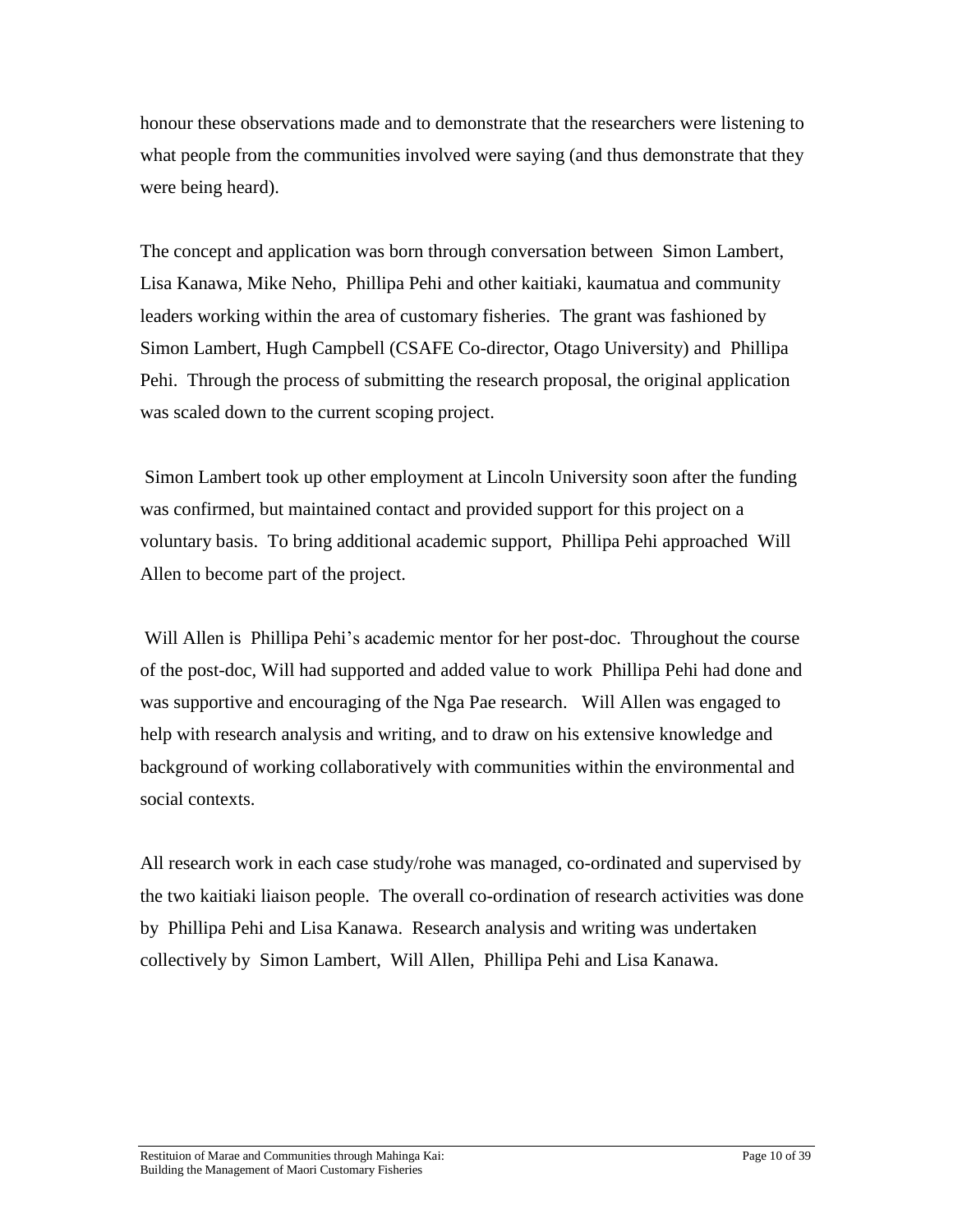#### **3. RESEARCH METHODOLOGIES**

This section delineates a story about the process of research that has been both organic and evolving. Firstly, the intention and vision of the researchers involved is outlined, following with a presentation of the people involved, the methodologies employed and then the method that was involved, including a historical account of how this project came to be from the principal investigator perspective.

#### <span id="page-10-0"></span>Intention and Vision of the Researchers

Underpinning this research process has been a shared vision and similar epistemologies of all the central people involved. For the researchers, this has been first and foremost guided by a sincere and concerted effort to provide benefit and contribute to the wellbeing of the communities and people involved in the research. We hold paramount also the need to honour and respect the people who have agreed to be interviewed and the information that they have shared with us. We believe that this information is of the utmost importance to share in a way that will directly inform, guide and transform the practice of research, not only in this area, but for research in general. We also believe that the voices of these contributors are strong and direct in their own right, and our mission has been to be the conduit through which they can be heard in an academic forum and to frame their discourse within the research and literature that has contributed to this discussion already. Therefore, the intention has been to stay true to what was said, and to make sure we do not misrepresent the voices of the people.

#### <span id="page-10-1"></span>Research Whanau

This project has certainly followed a collective and organic process. Central to the process has been the involvement of researchers, community and participants in shaping and guiding the appropriate way to conduct this research to achieve the desired objectives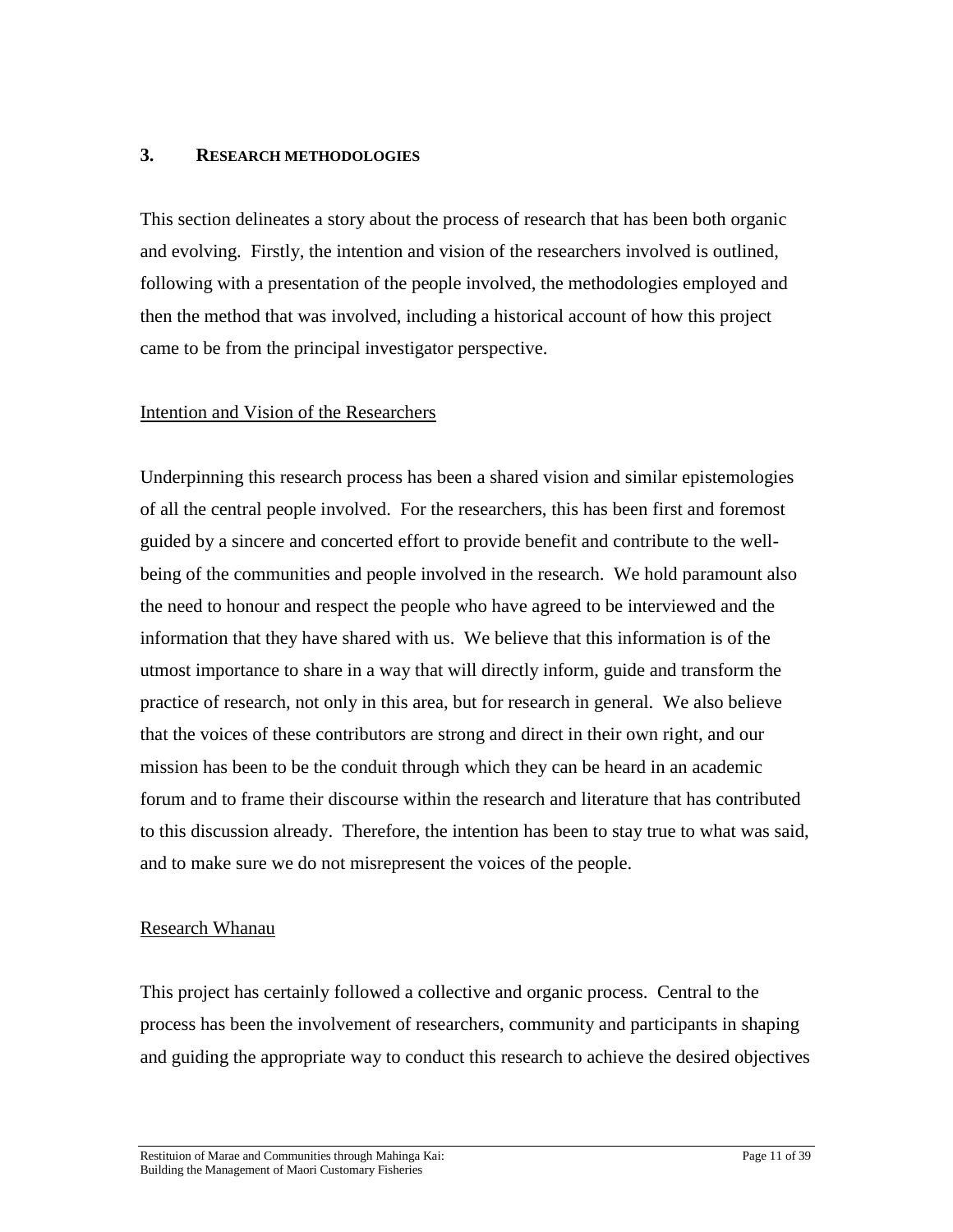and outcomes. This research whanau consisted of community, interviewees and researchers as discussed below.

#### *Community*

Before this research could even begin, appropriate consultation with key community members needed to occur, often kaumatua and community leaders. Occupation varied widely, however the key common factor was a knowledge of Te Ao Māori and the many social issues that face Māori today, including often an understanding of the customary fisheries and research areas. This consultation often happened with people who kaitiaki liaison people had already established relationship with through previous work or community involvement. In addition, the key researcher had also engaged with many of these people through previous research.

#### *Interviewees*:

Participants were eight kaitiaki and community members within the Te Tai Tokerau region. There were seven men and one woman. All participants were older then 40 years and the oldest was 77 years old. All participants are active within the area of customary fishing and were identified in the course of hui and consultation with community within the region.

## *Researchers:*

Dr Phillipa Pehi is from Te Mahurehure hapū within the Hokianga and is also of Scottish descent. She currently resides in Dunedin working as a researcher at the University of Otago. Her academic background includes a doctorate in social psychology and diploma in clinical psychology. Her mission is to foster and develop ways of living that are joyful and contribute to the well-being of people and the land.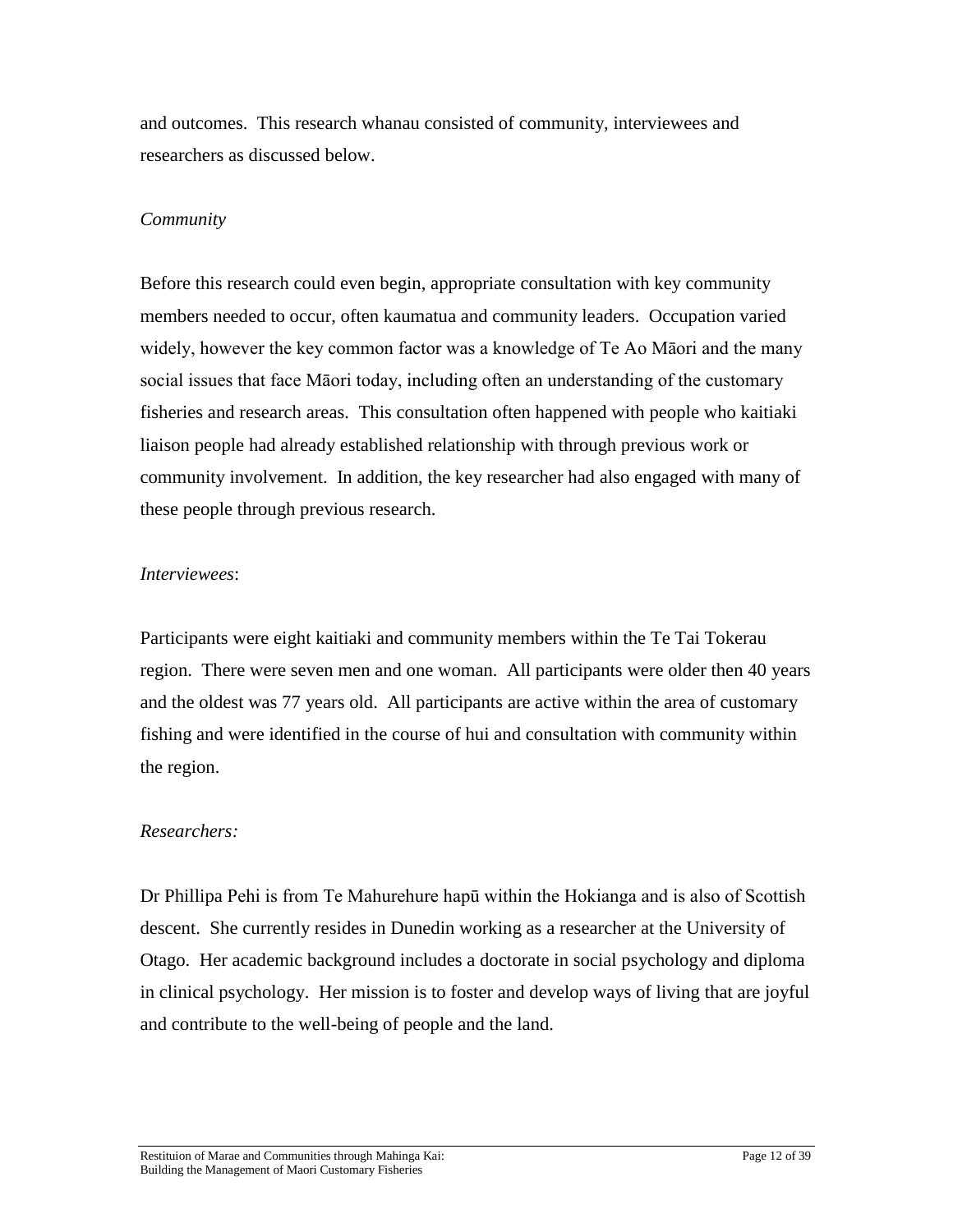Lisa Kanawa is Ngapuhi, Ngati Raukawa and Ngati Maniapoto decent. She has a background in resource management from a Maori, Environmental Planning and Policy perspective. She currently works for the Ministry of Agriculture and Forestry as Senior Adviser in the Maori Strategy Unit and as an Academic Research Fellow for the University of Otago. Lisa has also worked for her iwi Ngapuhi and worked in private practice as an Environmental Planner. Lisa is passionate about Māori achieving their aspirations inregards to the environment and sustainable development.

Dr Will Allen is a social researcher with more than 15 years experience in natural resource management and participatory action research (PAR). He currently works for Landcare Research, a New Zealand Crown Research Institute. He has particular interests in the development of collaborative and adaptive natural resource management approaches. Will also manages a portal called Learning for Sustainability http://learningforsustainability.net - which provides links to on-line resources for managing multi-stakeholder participation and engagement initiatives.

Dr Simon Lambert ( Ngati Ruapuni ki Waikaremoana and Tuhoe) is an economic geographer but has a wide range of interests including the connections between science policy and political-economics. Indigenous horticulture ans agriculture, and social capital especially as it relates to innovation. Simon is currently employed as a fulltime researcher by the Agribusiness and Economics Research Unit, Lincoln University, investigating innovation in the farming, building and energy sectors.

## Research Methodology

Originally, a number of methodological approaches were identified as potentially valuable in addressing the research objectives noted above. Before finalising these approaches (as outlined in the original proposal), ongoing consultation was to take place with the Roopu and relevant Forum members from Te Tiaki Mahinga Kai (TMK) to ensure the necessary understanding was maintained and only appropriate research practices were pursued. However, throughout the duration of this research, the Roopu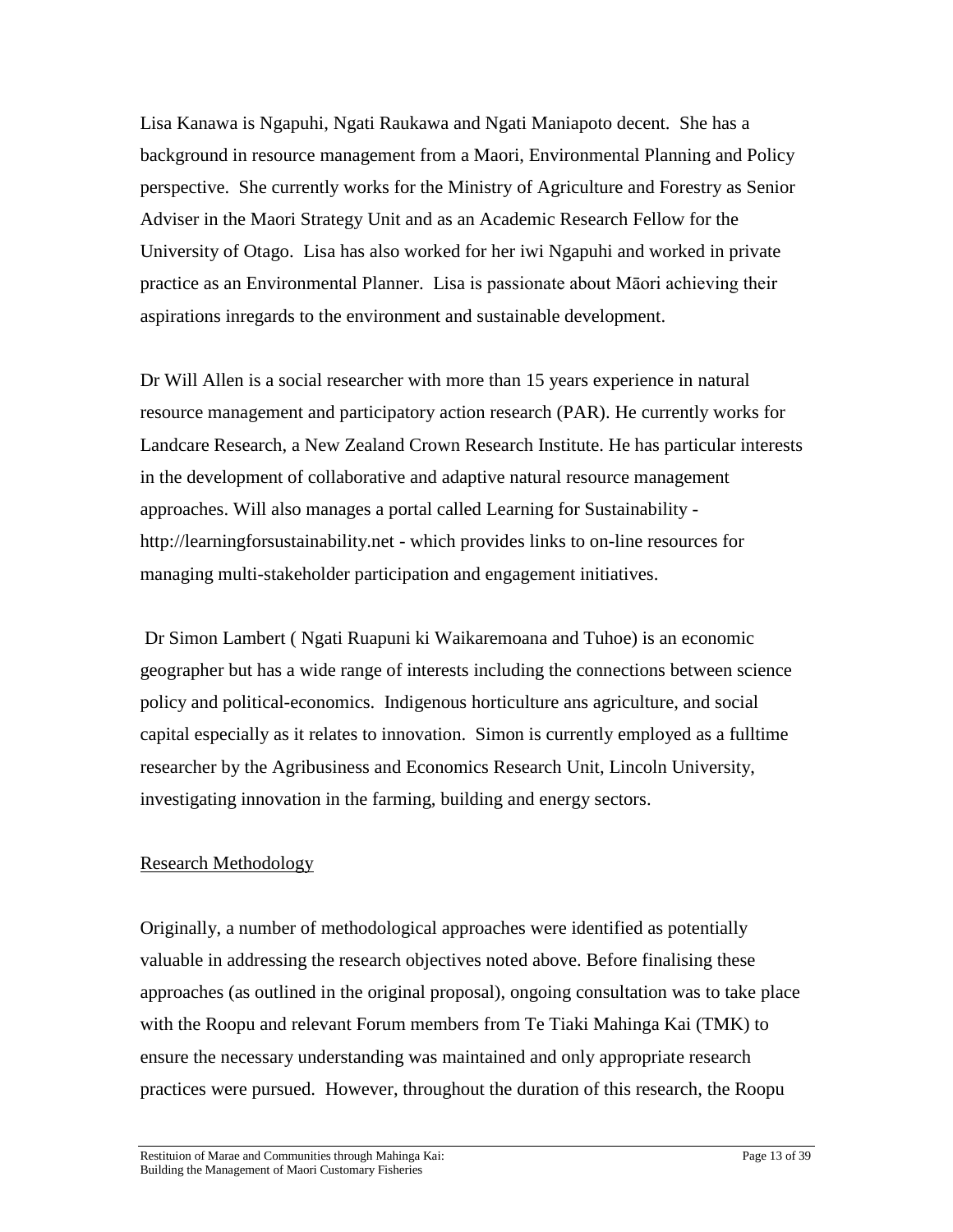has been disbanded and an executive committee was formed to govern the TMK project. Also, the overall TMK project has been scaled back in size to focus primarily on South Island communities and kaitiaki as decided by the Executive Committee of TMK (rather than nationally as first intended). However, since research engagement with kaitiaki and communities in Te Ika a Maui had already begun in this project with permission and support by the Roopu, this research was allowed to continue under the umbrella and ethical approval gained through TMK.

Overall guidance of due process since this time has become a collective and organic one, contributed to by the kaitiaki liaison/community researchers (Mike Neho and Lisa Kanawa), the participants; and the kaumatua and kaitiaki from their respective rohe.

As stated above the underlying research methodologies have been designed to support a Te Ao Māori perspective, and to provide benefit and contribute to the well-being of the communities and people involved in the research. This can be seen to be Kaupapa Māori research which offers a framework for Māori to engage in 'culturally safe' research. Kaupapa Māori research explicitly aims for transformative outcomes and encourages Māori to remain *as Māori* through all phases of the research process (Rangahau n.d.) While kaupapa maori research may be seen as taking a distinctive approach and having underlying principles or aspects which are based on a Maori worldview, methods are likely to be subordinate to the issues and utility of the research and may be drawn from a range of methodologies (Moewaka Barnes *2000).* . As Moewaka Barnes goes on to point out by taking a position that challenges norms and assumptions, kaupapa maori research involves a concept of the possibility and desirability of change and should aim to make a positive difference (Smith, 1999).

In this way Kaupapa Māori research can be seen to be complementary to the generic practice of community based research (CCBR n.d.). Community based research (CBR) is research that strives to be: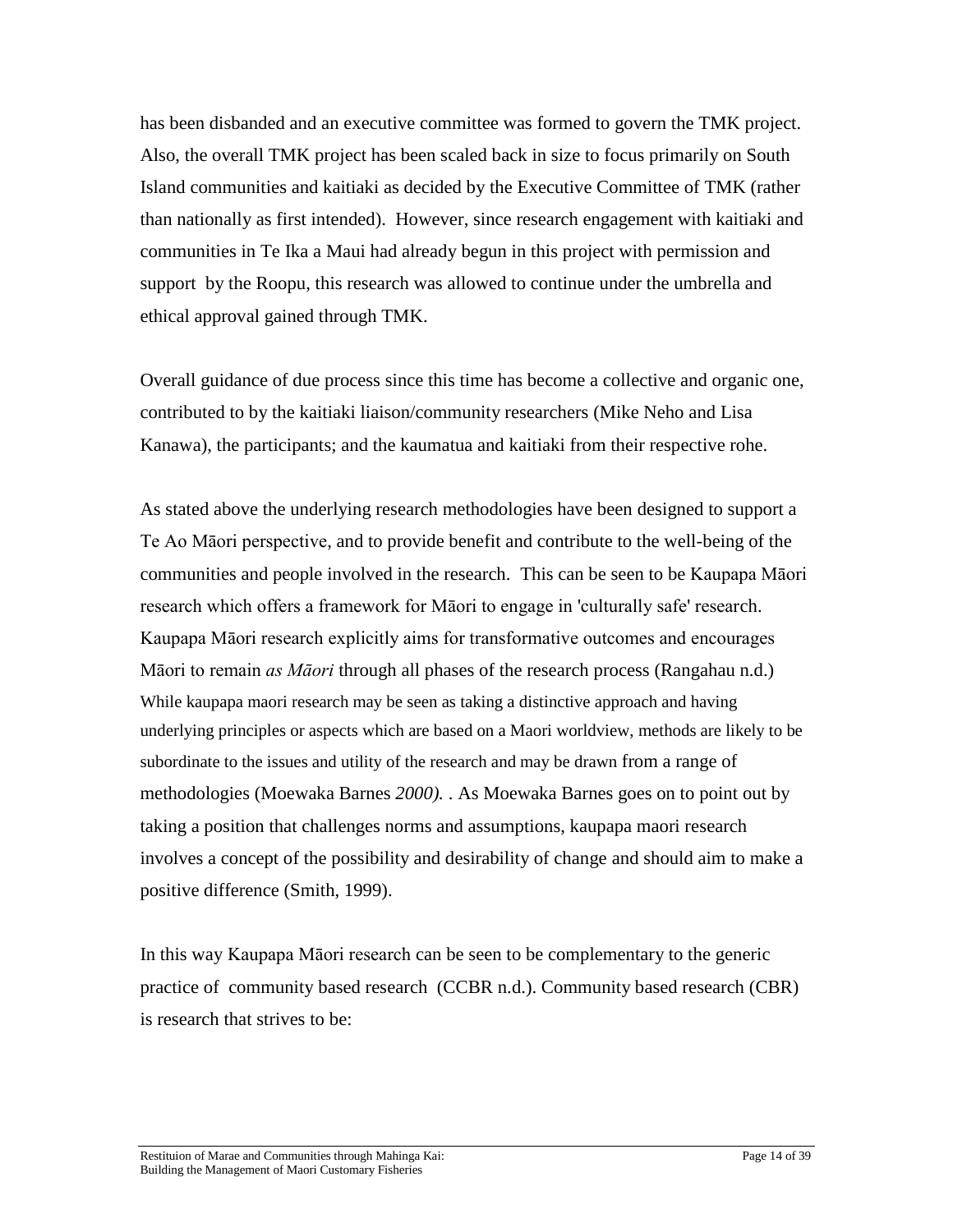- o Community situated begins with a research topic of practical relevance to the community (as opposed to individual scholars) and is carried out in community settings.
- o Collaborative community members and researchers equitably share control of the research agenda through active and reciprocal involvement in the research design, implementation and dissemination.
- o Action-oriented the process and results are useful to community members in making positive social change and to promote social equity.

As Moewaka Barnes (2000) points out a number of Maori researchers see qualitative methods as being particularly well suited to Maori. This is seen as enabling a more equal conversation to take place where power can be negotiated in ways that are not generally considered or thought possible in more quantitative approaches. These conversations are also important to share narratives or stories that set a wider context with which to understand what is said. We argue that the life histories of interviewees are fundamental to the way in which Māori retain a sense of cultural identity and are essential for the transmission of information from one generation to the next. This need for the sharing of narratives is fundamental to the development of healthy people strong in their identity and knowledge of their place in the world (Panelli and Tipa, 2007). The matauranga necessary for the maintenance and development of healthy environments (which in turn supports the health of their communities) is also embedded within these stories.

Within this broader Kaupapa Māori methodology we employed a number of methods. Specifically we used semi-structured interviews, which were followed by transcription and thematic analysis to interpret and analyse the data.

## *Semi-structured interviews:*

Extensive semi-structured interviews were undertaken with kaitiaki community members (some of who are also government officials, researchers and others engaged in activities relevant to Māori customary fisheries) to identify how these participants engage with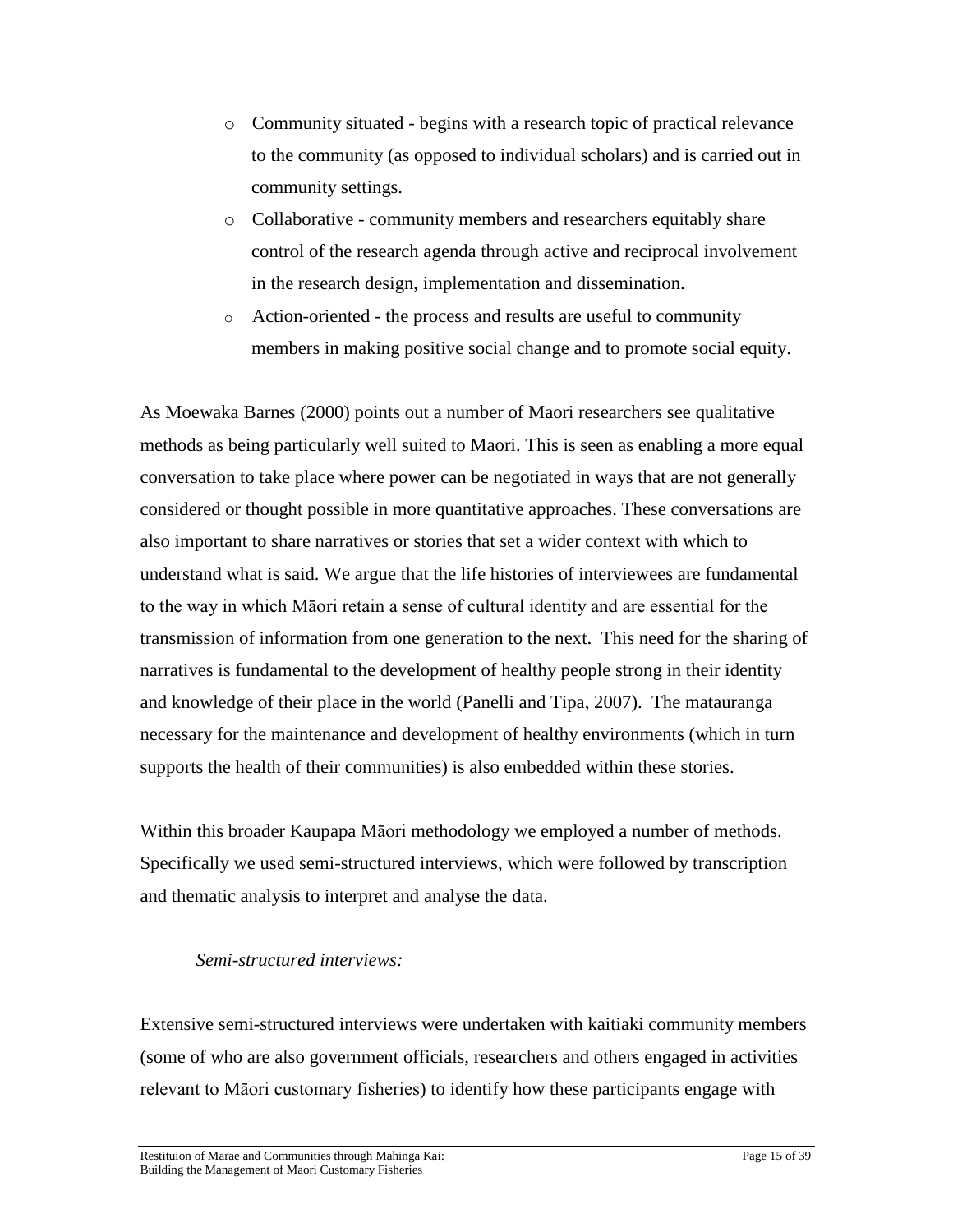research and other support networks and how such engagement might be improved. This aspect of the research programme was coordinated by Phillipa Pehi, Lisa Kanawa and Mike Neho. A copy of these, an accompanying information sheet and consent forms are provided in Appendices A, B and C.

Two case studies were originally included in this research. Lisa Kanawa was the kaitiaki liaison researcher for Te Tai Tokerau and Mike Neho was the kaitiaki liaison researcher for the Taranaki region. Both Lisa and Mike have extensive networks and knowledge of the customary fisheries area and are well-connected within their respective iwi and have wider Māori networks both regionally and nationally. As the primary researchers, they conducted informal hui and focus groups to ascertain the interest from within their respective areas and then determined who was both willing to participate in the present research and who was knowledgeable in the customary fisheries area. From this process they selected people and conducted semi-structures interviews with them either as individuals or in a group setting, based on the preference of the participants.

All interviews were conducted with both Lisa Kanawa and Phillipa Pehi present. Only one participant was interviewed by themselves. All other interviewees took part in one of two group interviews.

Lisa Kanawa and Phillipa Pehi conducted the interviews in Te Tai Tokerau together, drawing on their respective professional and research knowledge and skills to optimise the quality of process and information gained from these interviews. Mike Neho conducted interviews in Taranaki, using the same semi-structured interviews as used in Te Tai Tokerau (see Appendix A) to maintain consistency in the process and quality of the research conducted. Mike Neho had already conducted informal hui and focus groups. Unfortunately, Mike Neho, had to withdraw from the research at a late stage, due to a number of personal and institutional circumstances. To respect the integrity and the process we had developed over the course of the project, interviews conducted by Mike were withdrawn from analysis as he would not be available to oversee this process and check with his interviewees about their accuracy and our use of the knowledge within this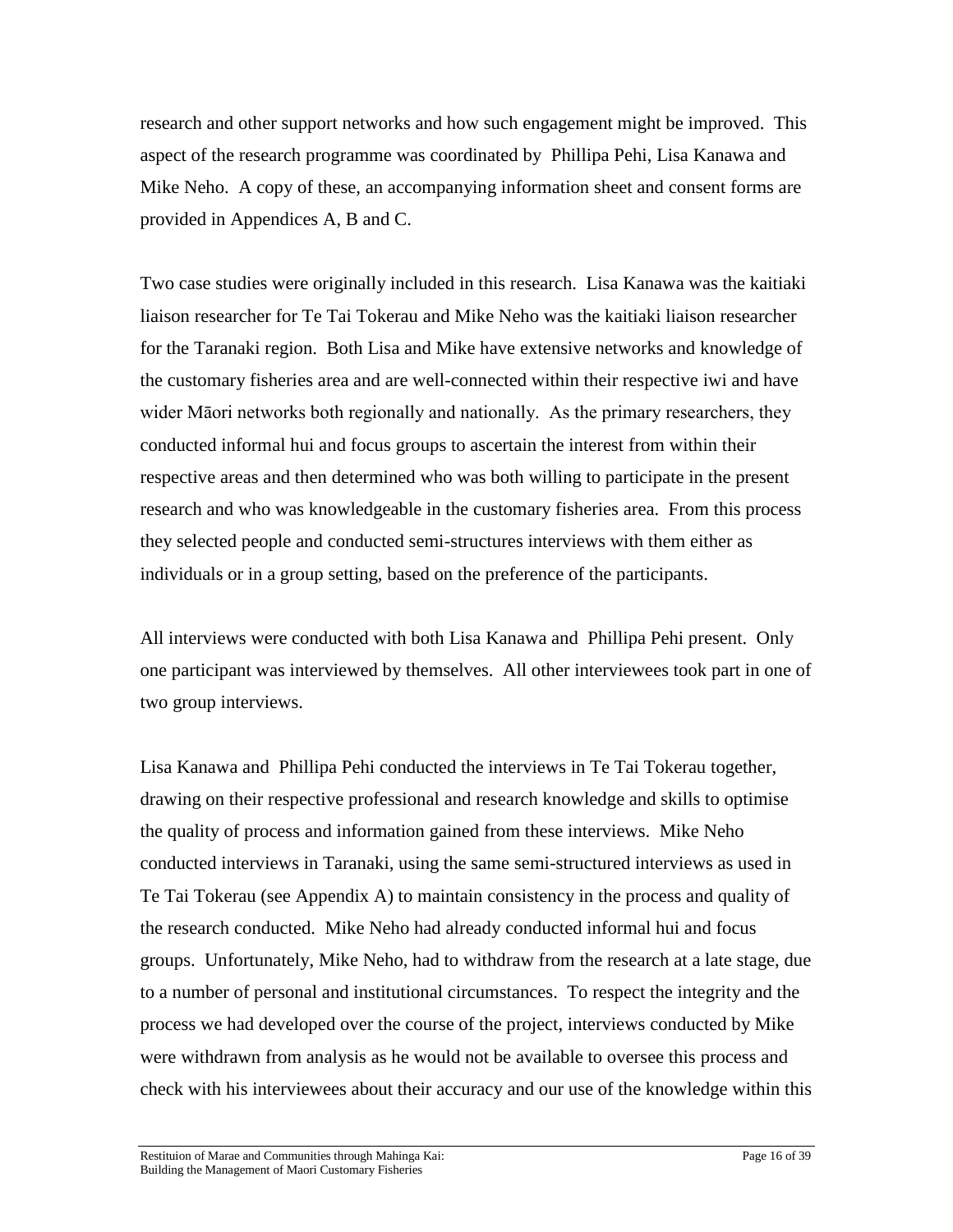project. The results from this scoping project are therefore based solely on the interviews conducted in Te Tai Tokerau.

All participants were given the interview questions, information sheets (Appendix B) and informed consent forms (Appendix C) well in advance of being interviewed via e-mail or in person. The purpose and intent of the project and the informed consent forms were discussed immediately before the interview. Informed consent was obtained for all participants.

## *Interpreting and analysing data:*

Each interview was recorded and later transcribed. All transcripts were sent to participants for scrutiny and for them to make additions or corrections. In addition, the draft final report was also sent to participants to allow them the opportunity to critique and contribute to the final report.

Interpretation of data occurred at many points throughout the research process, beginning with making sense of what was heard and observed during interviews, transcribing these interviews, and then building understanding of the meaning of this data through thematic analysis (Fossey et al. 2002). This meant that the research process was ongoing with interpretation and analysis being undertaken both during and following periods of data collection.

Discourse and content analysis of the interviews was made by Phillipa Pehi with the help of Lisa Kanawa. Will Allen and Simon Lambert contributed to this, and the writing of this report.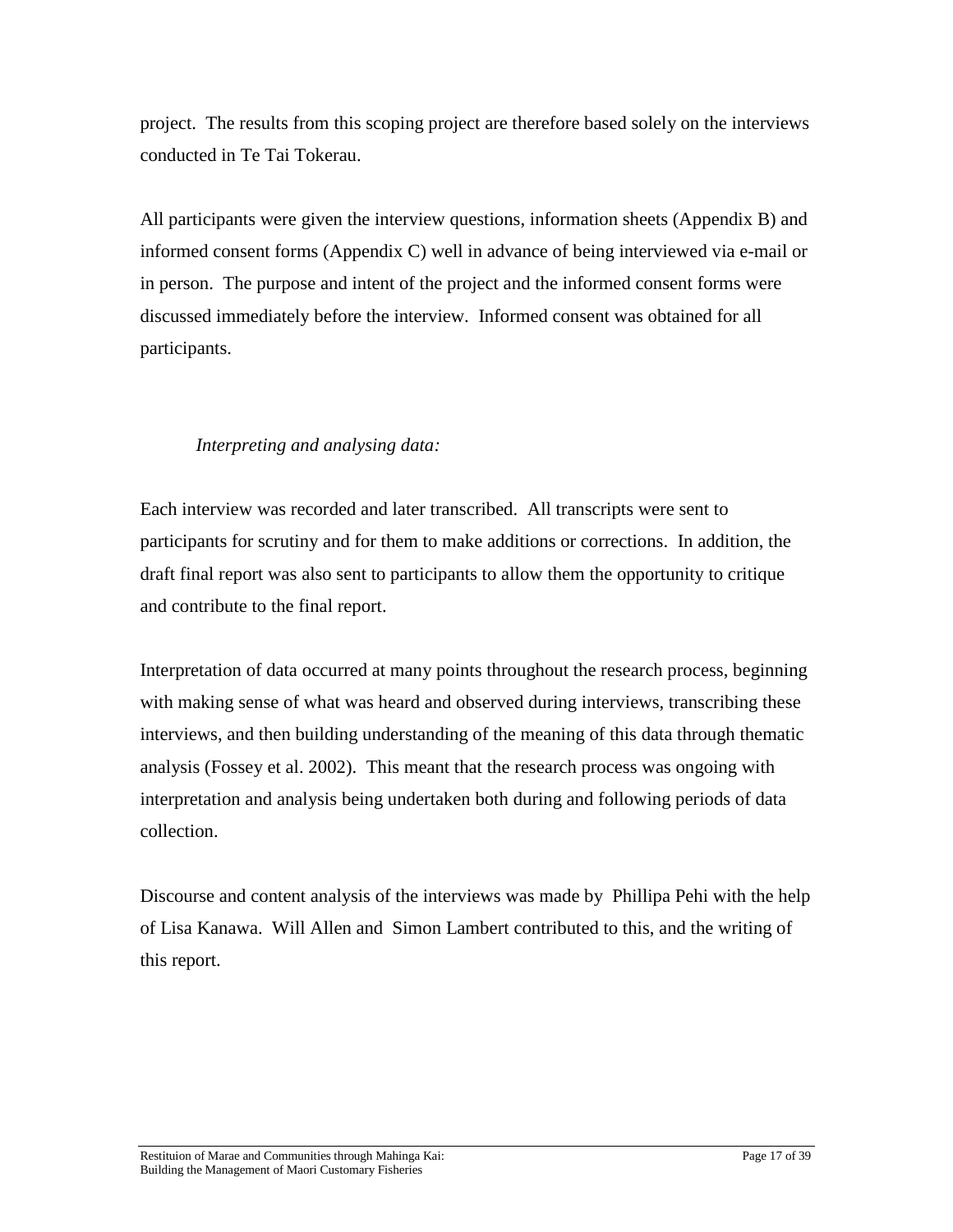#### **4. FINDINGS**

There were various findings through the course of the interviews that were relevant to the questions as structured in Appendix B. However, there were additional themes and issues that arose from the interviews that fell outside of the interview questions that are also presented in the report.

#### <span id="page-17-0"></span>Customary Fishing

As noted from participants the following findings were recorded in regards to questions around customary fishing:

- Legislation prevents ability to fully perform customary activities, inclusive of customary fishing regulations
- Reality: stocks severely depleted, finite resource (open slather) soon nothing will be left
- Customary tools- onus to be sustainable and looked after yet everything else not subject to same rules
- Need to navigate '2 worlds' (Maori and Western)
- Communication: need for this to be simple and 'user-friendly'
- Lack of accessibility of information, education opportunities and resources.

#### <span id="page-17-1"></span>Research

As noted from participants the following findings were recorded in regards to questions around research:

• Participants were clear and concise about the barriers they perceived to their communities being able to be involved in a meaningful way, they were.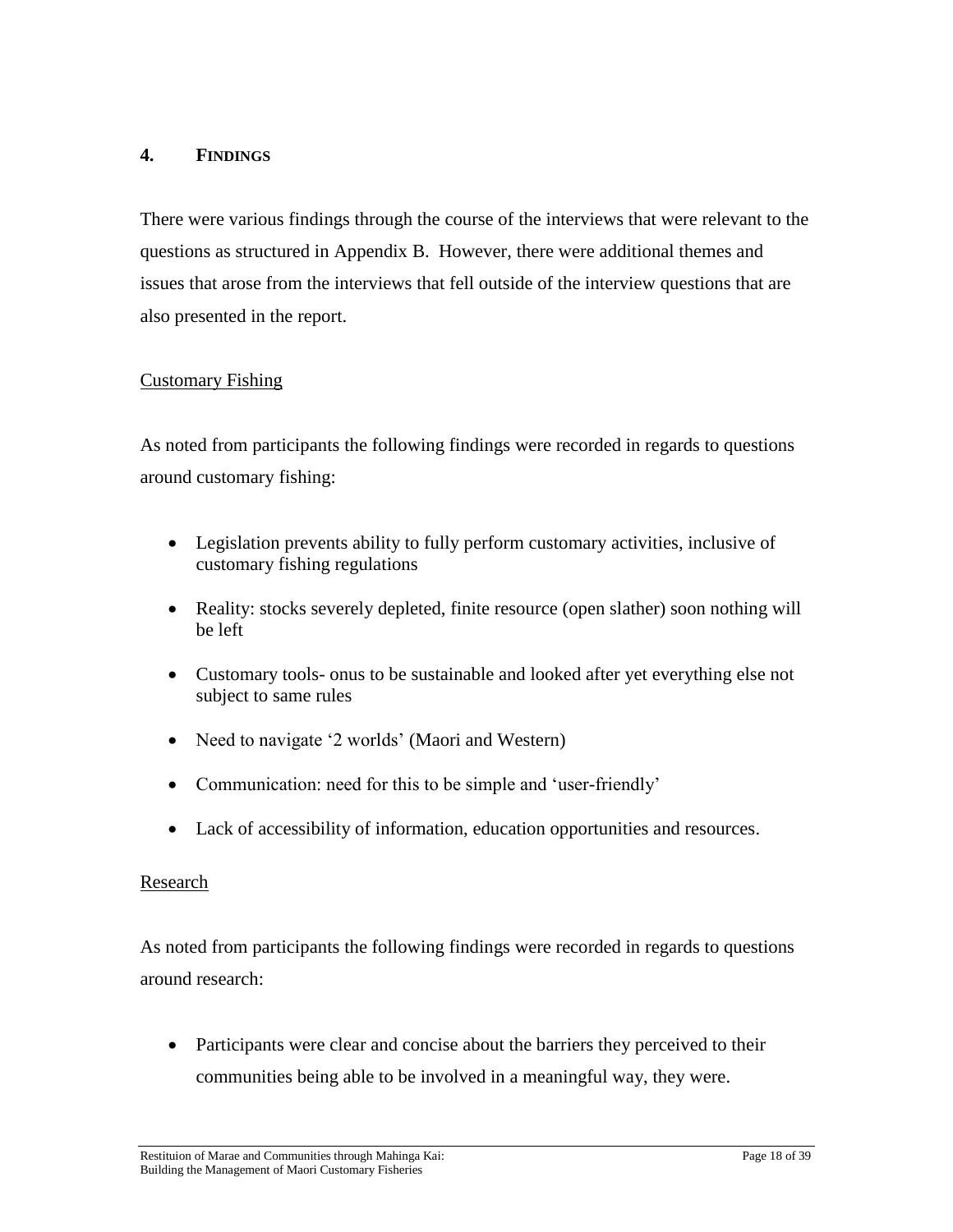- lack of access- to information, research already conducted, funding,
- lack of control, power and autonomy over necessary resources- both in research and in customary fisheries, and
- despite continued and repeated statement of their concerns in multiple forums and in multiple mediums (i.e. written or oral) to researchers and governmental representative in this area, continued evidence of being not listened to, and their lived experience and local knowledge being invalidated, ignored, marginalised and silenced or made invisible.
- Support/need for research driven from community perspective
	- articulate fax-roots/local people viewpoints, lived experience, historical knowledge, stories
	- present 'reality' of situation from human perspective
	- develop alternative understandings, models and language of resource management (specifically, customary fisheries)
	- articulate flax-roots/local people"s research priorities and rationale

# Recommendations from Interviewees for better community involvement in Customary Fisheries research

- 1. There is a greater need for researchers to listen to communities
- 2. Opportunities should be created where communities/whanau/hapū/iwi can receive funding and have access to other resources directly.
- 3. Develop an appropriate model of research practice that more closely aligns to a Te Ao Māori perspective. (specific recommendations made within each interview).

In terms of recommendation three, the researchers have discovered a way to provide a model that provides a Te Ao Maori perspective. The model should be based on relationship first and foremost and to honour the relationship we have to each other as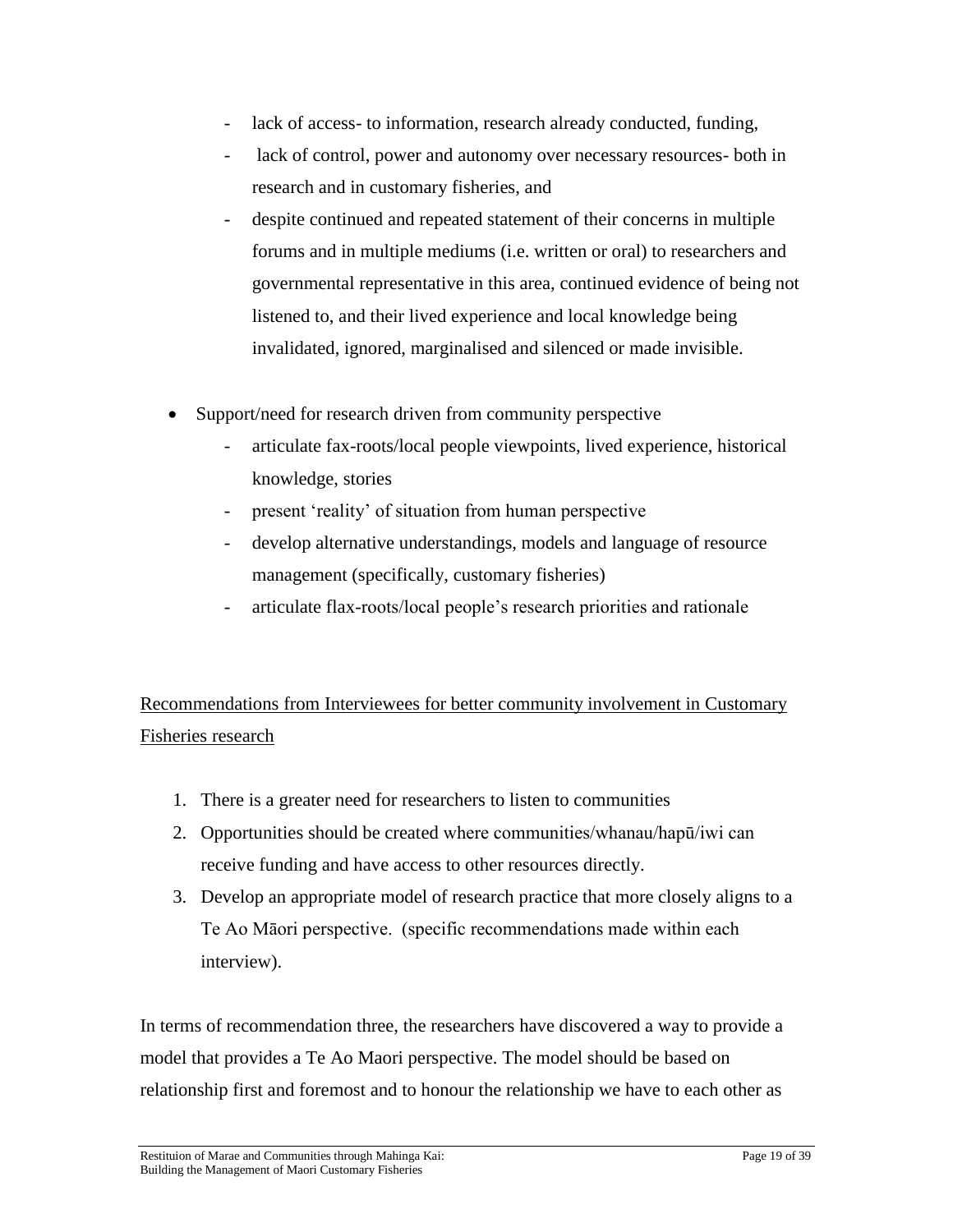human beings in the first instance and the values inherent in that (e.g. respect and Manaaki), but also the relationship we have through history and whakapapa to each other and the environment. Currently the research process operates in reverse to this statement. The process currently is to secure funding in predetermined agenda with limited or no consultation with the populations in question, then approach communities and attempt to convince them of the need for them to participate. Development and privileging of relationships involved often low on the list (especially in terms of time and money to develop deep and enduring relationships). As an example, not only meeting with community members for a research reason- perhaps to stop and have a cup of coffee and to talk about how life is going in general, or attending an important occasion for that person such as a birthday celebration.

A model therefore (as discovered by this research) that could more closely align to a cultural approach:

- a) identify need as articulated by the community (e.g. kaumatua, community leaders, practitioners, kaitiaki, marae, hapū, community of practice),
- b) identify structures, processes, funding and specialists who may be able to make it happen,
- c) formulate ideas/projects etc.,
- d) gain support and willingness (or otherwise) from community and identify community members who can perhaps do the mahi, otherwise identify the best from outside and engage or *hire* them to do the mahi required,
- e) then begin research, and then continue to develop the research community, inclusive of all.

Also central aspect is to provide up-skilling and training for community members in research, science and technology; and then perhaps up-skilling and training for researchers on community and Māori culture. An approach that includes community throughout may find solutions that work because the research process has included the people who this findings will directly affect. This in turn could affect the efficacy of any practical implementation of the results gained, as the people within the community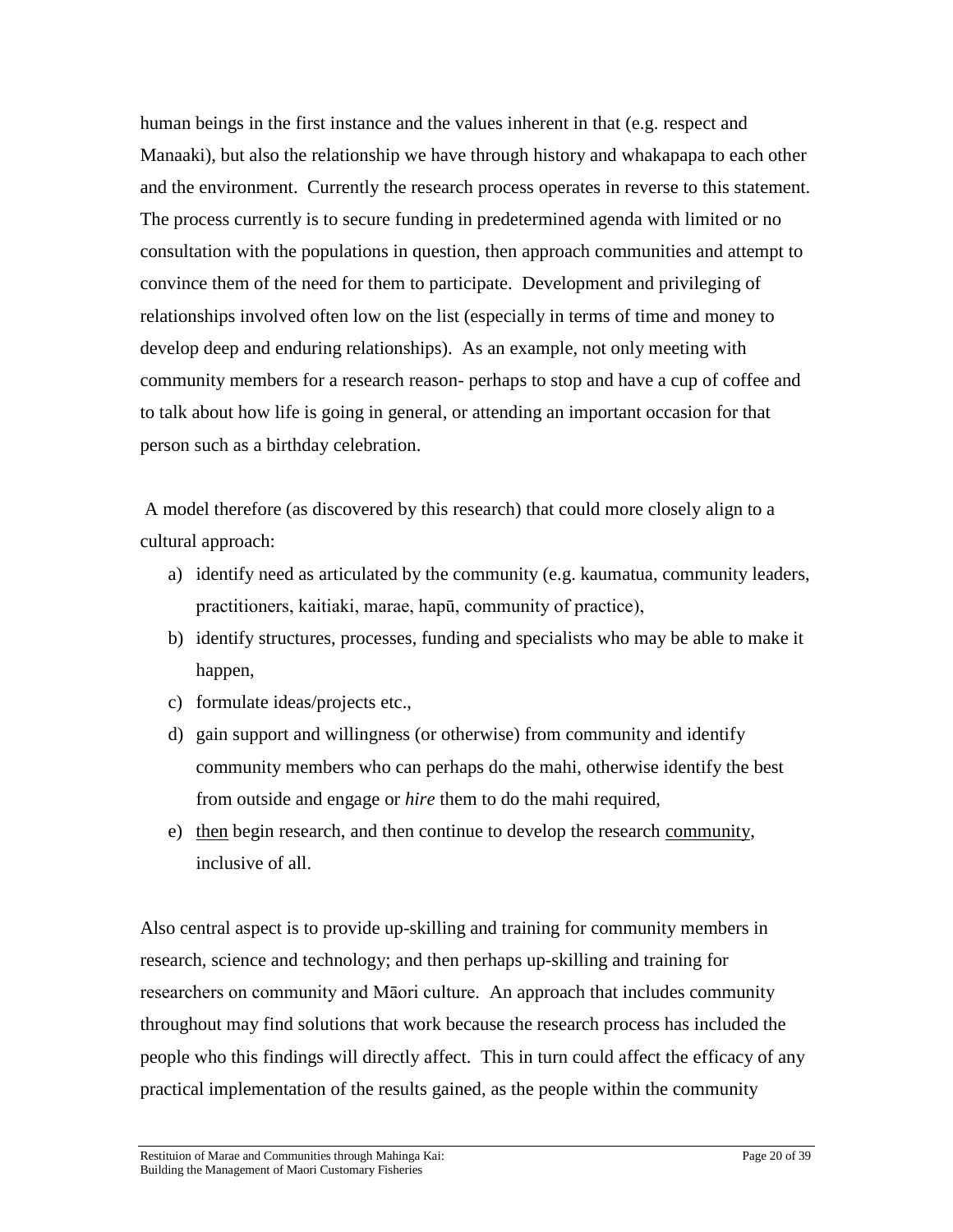already understand the context and rationale behind the recommendations and have had a hand in this. Furthermore, this approach creates the research foundations within the community to support further research endeavours as well as to stimulate the conception and implementation of further initiatives and projects arising from previous projects.

The 'researched' become the 'researchers', which in turn:

- a) redresses power imbalances
- b) assists meaningful research and outcomes
- c) educates flax-roots and researchers alike (through the concept of ako)
- d) begins to develop true equality and understanding

## <span id="page-20-0"></span>Other Themes for Participants/Communities from Transcripts

- Centrality of Relationship
	- The unfolding of the project is based on relationship.
	- The importance of relationships in the personal process/narrative of researchers.
	- That the research is a creation of relationship.
	- How these things are intimately interrelated.
- Passion and Dedication of Participants to Customary Fisheries and Beyond
	- Despite incredible obstacles faced over a number of years, all participants continue to be passionate and dedicated to making the situation better and working towards this in many ways- not least of all in making time to partake in these interviews.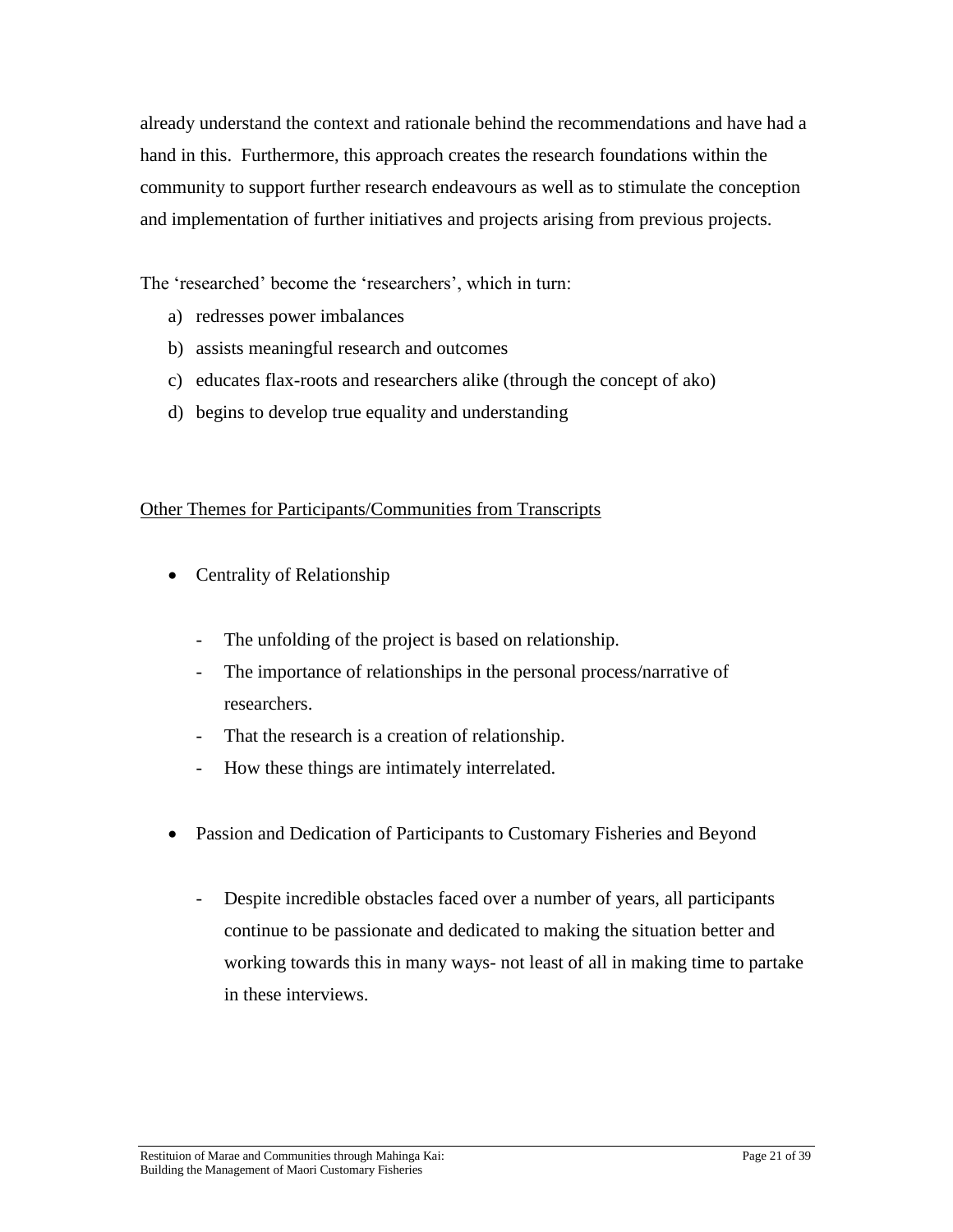- Much of the work undertaken in this area occurs on a voluntary basis, additional to the caring for marae/whanau/hapū and often the full-time jobs each person had.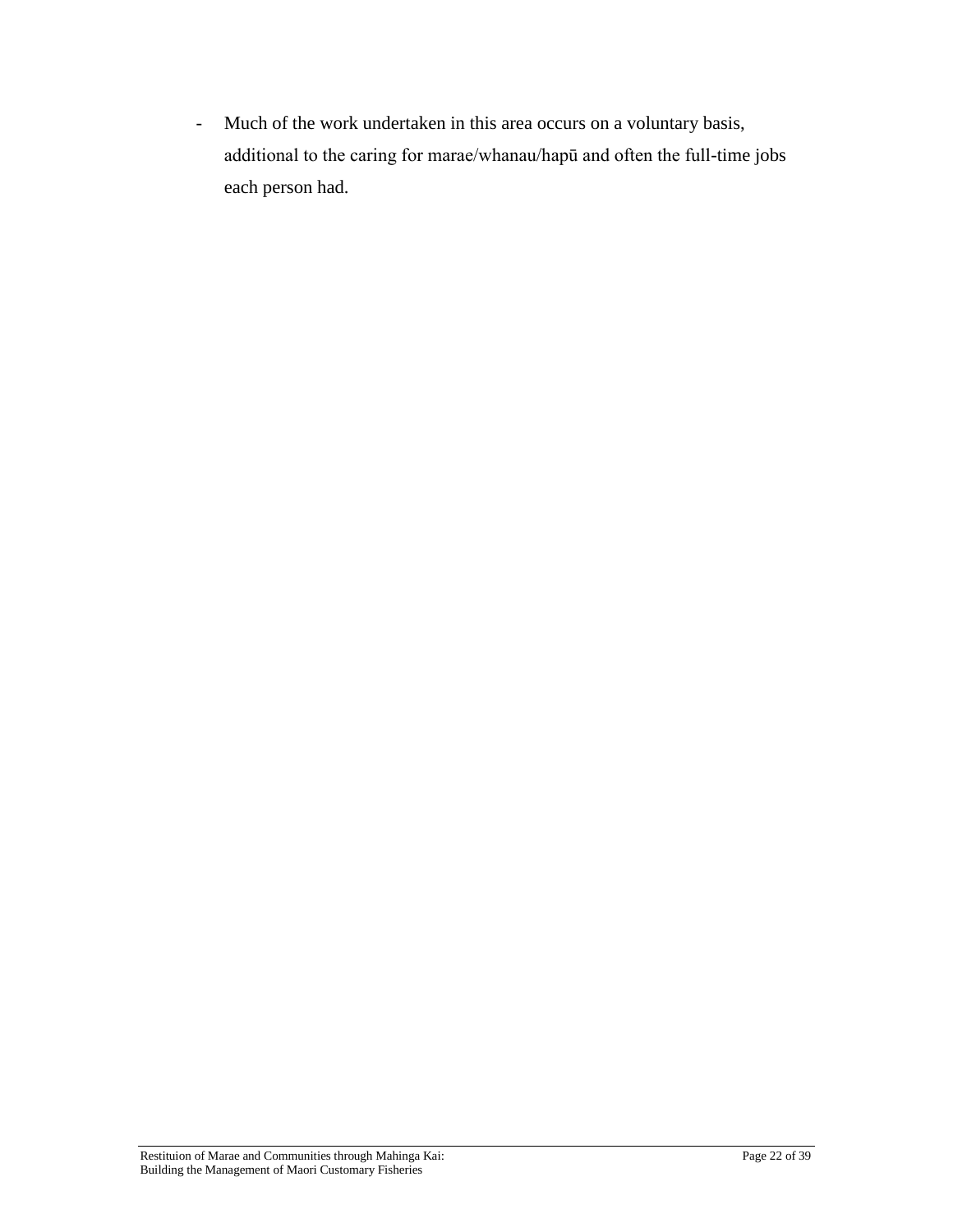## **5. CONCLUSIONS**

The following conclusions have been drawn from the research undertaken:

Definite need for this current research to occur from participants' perspective. Especially as a way to open further opportunities to conduct the research they have identified as important within the customary fisheries area.

Importance and centrality of relationship for excellent research outcomes for all people involved in the research process.

Participants within the area researched have

a) a good grasp on what research is,

b) an excellent understanding on both the legal and personal distinctions of customary fisheries and practice,

c) how research in the area of customary fisheries could benefit them and their communities,

d) clearly articulated and identified research questions, priorities,

hypotheses and agendas,

e) a firm understanding of both current and historical issues for customary fisheries, and

f) a clearly articulated and concise understanding of the barriers for māori participating in customary fisheries research.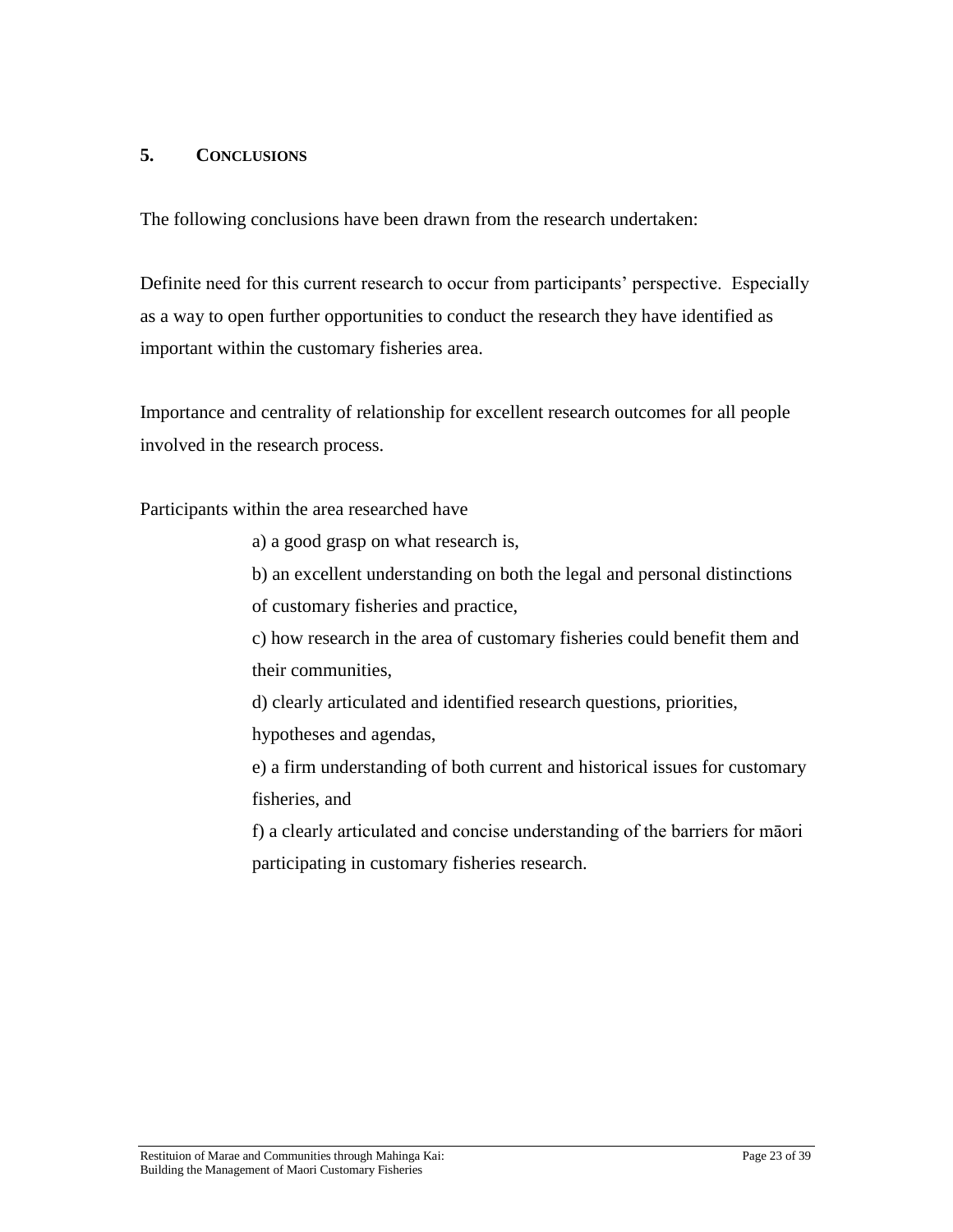#### **6. FURTHER OUTCOMES**

To adequately adhere to the values and intentions of the researchers involved in this project to ensure that this information gathered is honoured and the people involved are respected in a way that further facilitates well-being within their communities, a number of activities still need to occur within to conclude this research in an appropriate manner. These activities are outlined below and will be summarised in a further report once they have been concluded.

#### <span id="page-23-0"></span>Community Dissemination

Dissemination hui in Te Tai Tokerau March 2010: presentation of these research results by Lisa Kanawa alongside of other relevant research projects. The hui will occur over a two-day period. The first day will present results to community, and then the second day will be available to workshop between attending researchers and community members to develop research strategies and projects firmly based on what community sees as relevant and priority for them and their communities. This will further contribute to the fulfilment of the third objective of this project "To initiate research on those processes and systems undertaken by communities."

Lisa Kanawa will also present this research at another dissemination hui in Te Wai Pounamu in March 2010. This will be done to distribute the findings to a wider community audience to perhaps stimulate and support their research aspirations in customary fisheries but also potentially in other areas.

<span id="page-23-1"></span>Resources and information will be made available at this time in a written paper form also for participants in these hui to take away with them if they wish.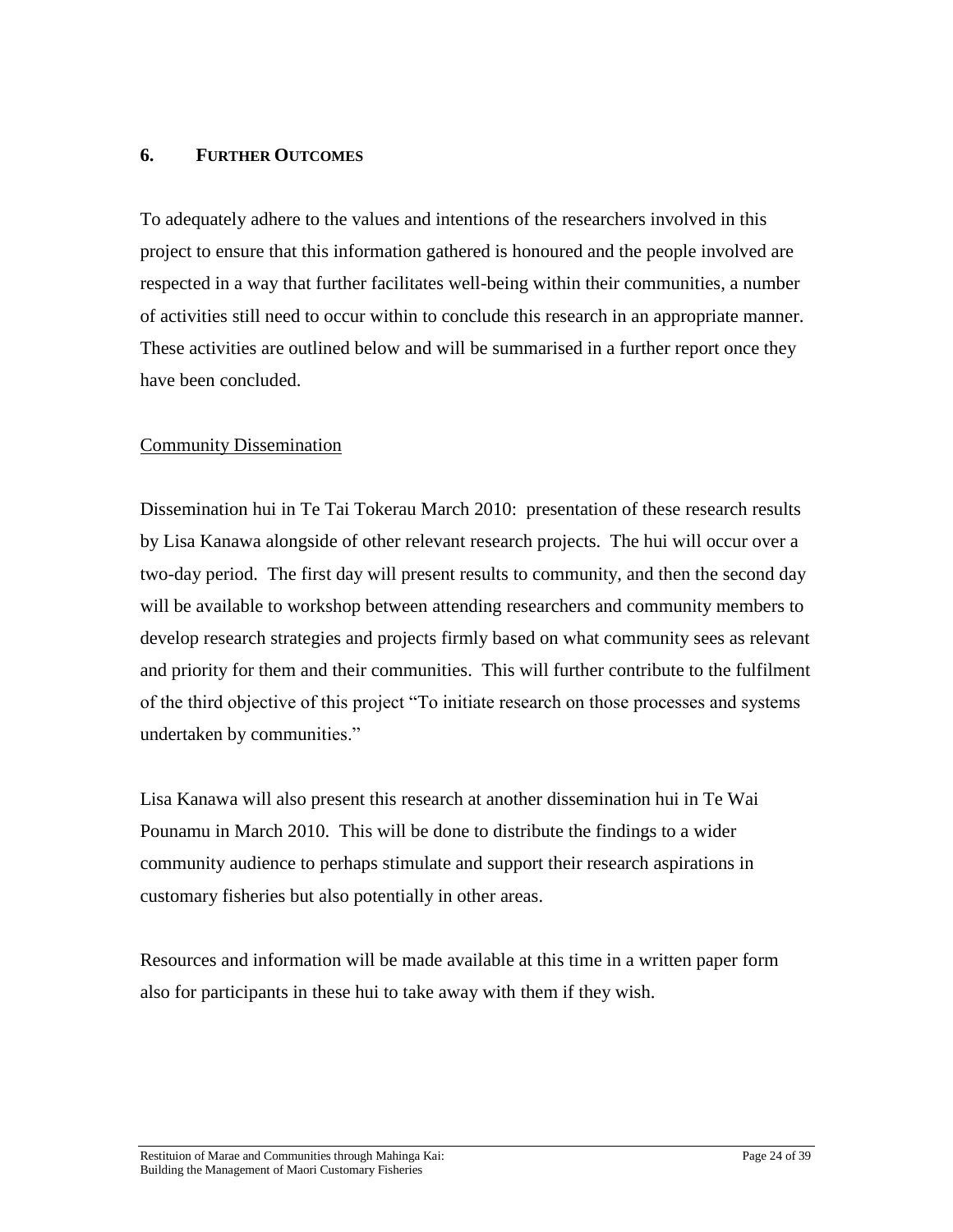#### Future Research

Throughout engagement in this research, a number of potential future research strategies and projects have been discussed and developed. Lisa Kanawa and Phillipa Pehi are working with one group from this original research to place a research application into an upcoming research funding round. As mentioned above, the dissemination hui will offer a further opportunity through inviting a wider range of researchers and scientists to attend. Lisa Kanawa, Will Allen and Phillipa Pehi are also keen to further this research and re-apply for further funding to build on this scoping project if this is supported and requested by the communities involved.

#### <span id="page-24-0"></span>Academic Dissemination

A number of different ways have been identified to further distribute this information to an academic audience. As this report is bringing together the research to present first and foremost to the communities involved, while these academic outputs are important, they have been regarded and treated as secondary to the primary aim to contribute back to the community first and foremost. Therefore, all academic outputs that may include aspects of this report are subject to the scrutiny and contribution of the interviewees before final submission for publication or presentation.

<span id="page-24-1"></span>Phillipa Pehi has also received an invitation to contribute a chapter to a book aimed at showcasing best practice research (12-15 cases studies) from the University of Otago focusing entirely on the integration of Indigenous (primarily Māori) and Western knowledge sets. This research project is being considered as one of the case studies that may be presented and would be co-authored by researchers and community members involved. The working title of this edited book is *"Indigenous and Western Knowledge Integration: case studies from Otago"* and the editors are Rua McCallum, Hilary Halba and Debra Carr.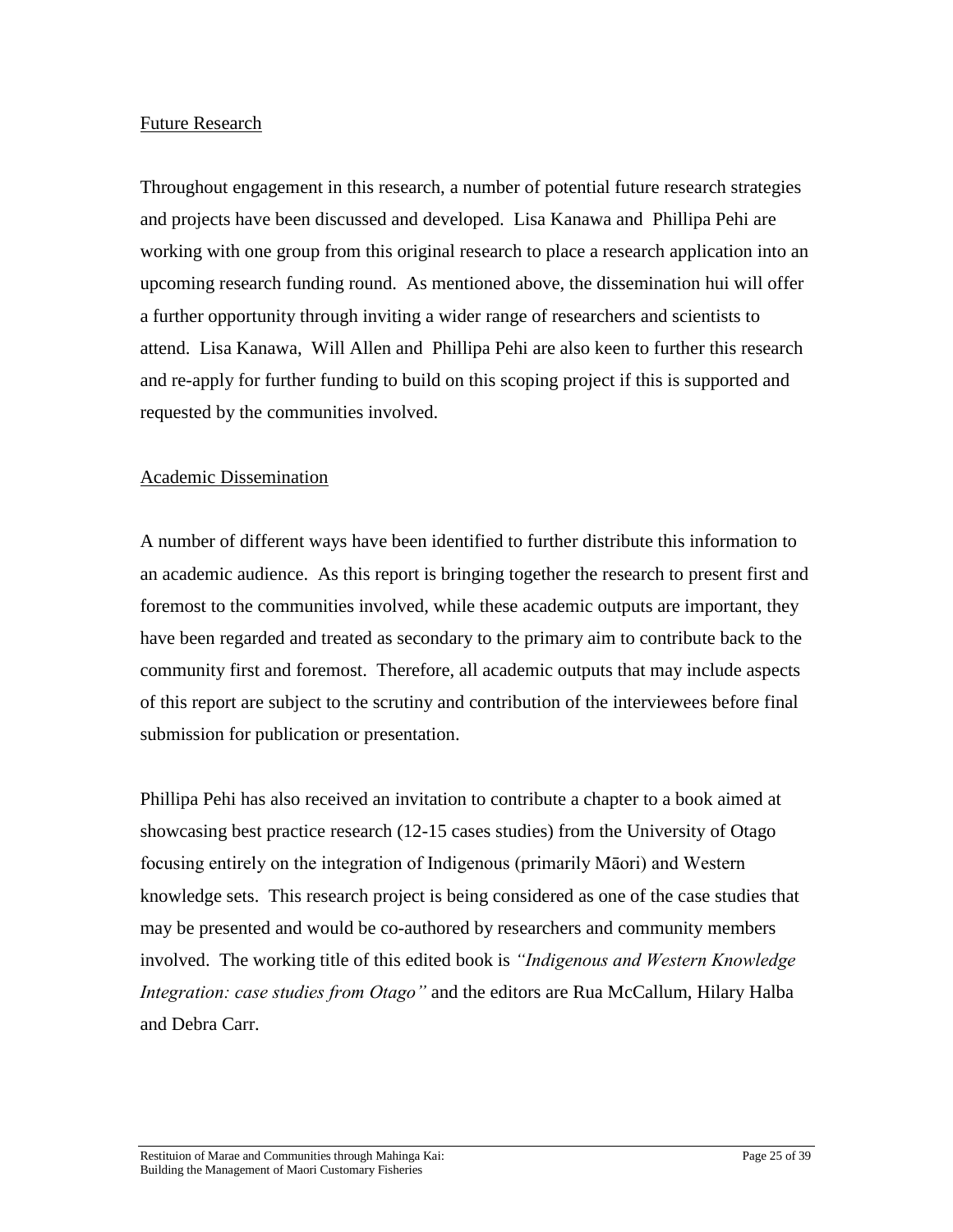#### Publications

A number of research publications have been produced during the course of this project by the researchers involved that have added to the thinking and development of ideas for this scoping project. Significant publications include:

- o "The Need for "Flax-Roots" Driven Research of Customary Fisheries in Aotearoa (New Zealand)". Phillipa Pehi presented this paper at a conference in Vienna, Austria in July 2009 (The **15th International Symposium on Society and Resource Management** [http://www.issrm09.info/\)](http://www.issrm09.info/). This paper was based on all her observations throughout a number of research projects and is nearing its final draft. The presentation of these issues in an academic forum is also a necessary part of academic dissemination. Phillipa Pehi"s travel was assisted generously through a Nga Pae o te Maramatanga travel grant.
- o Phillipa Pehi is also currently writing a self-reflective piece on the process of engagement with the research community within Te Tai Tokerau. This paper includes not only the development of the research process in her post-doc and this current research, but also the process of re-engagement with her community of origin, and the effect of this process on her identity and wellbeing.
- o Allen W, Ataria JM, Apgar JM, Harmsworth G, Tremblay LA 2009. Kia pono te mahi putaiao - Doing science in the right spirit. New Zealand Journal of Zoology 36: (accepted). This paper looks to how to do research that is mindful of indigenous cultures. This can only emerge from genuine relationships between indigenous communities and science. The effectiveness of science is also enhanced if embedded in culture, and this applies to all community settings, not just to indigenous. We do, however, point to the need to build capacity within science in some key areas: the ability to place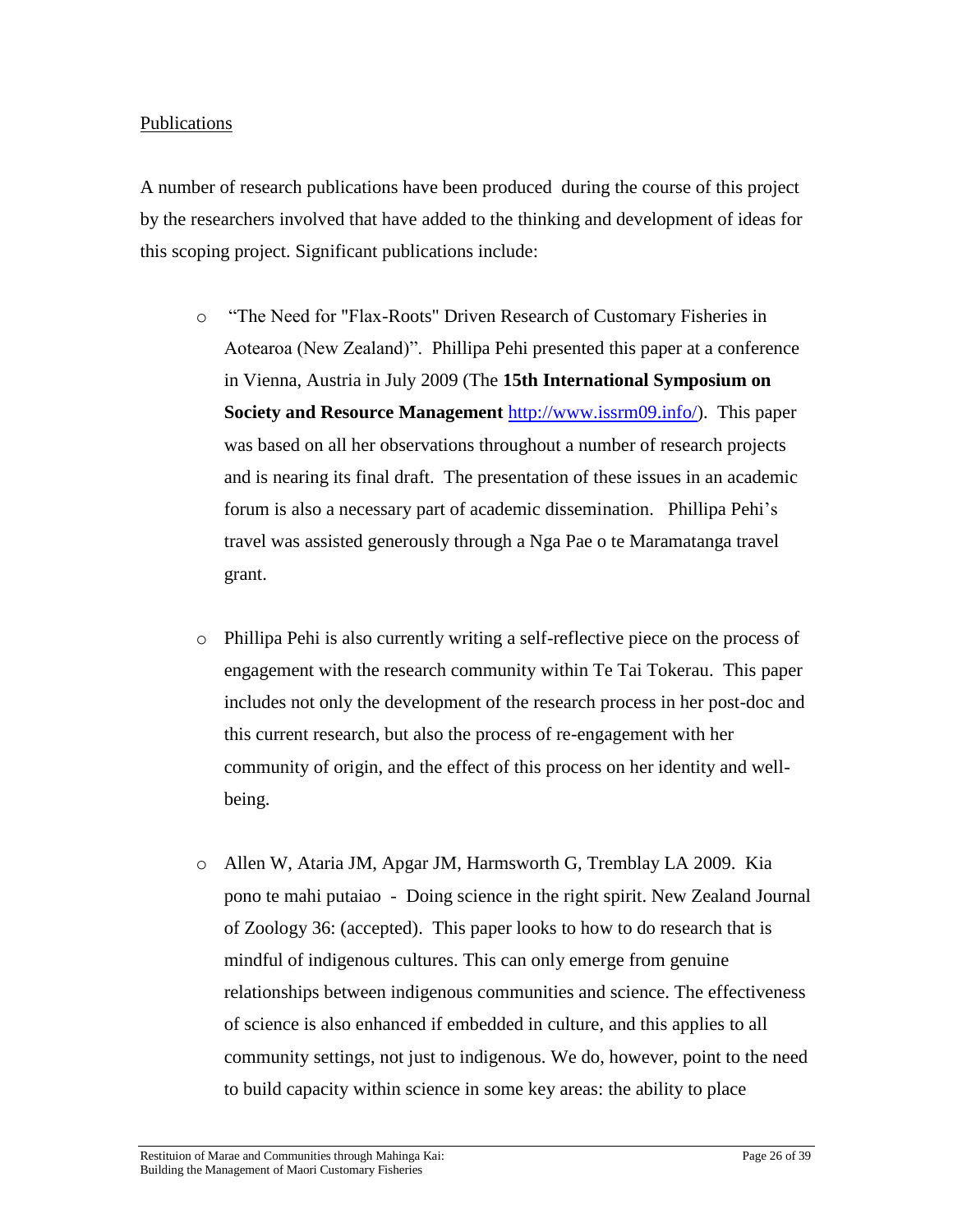research projects in a wider cultural context, to build and maintain trust, and always to respect "the custom of the house or the land you are in". Being mindful to manage our skills in these areas will help to better meet the needs of both indigenous communities and science.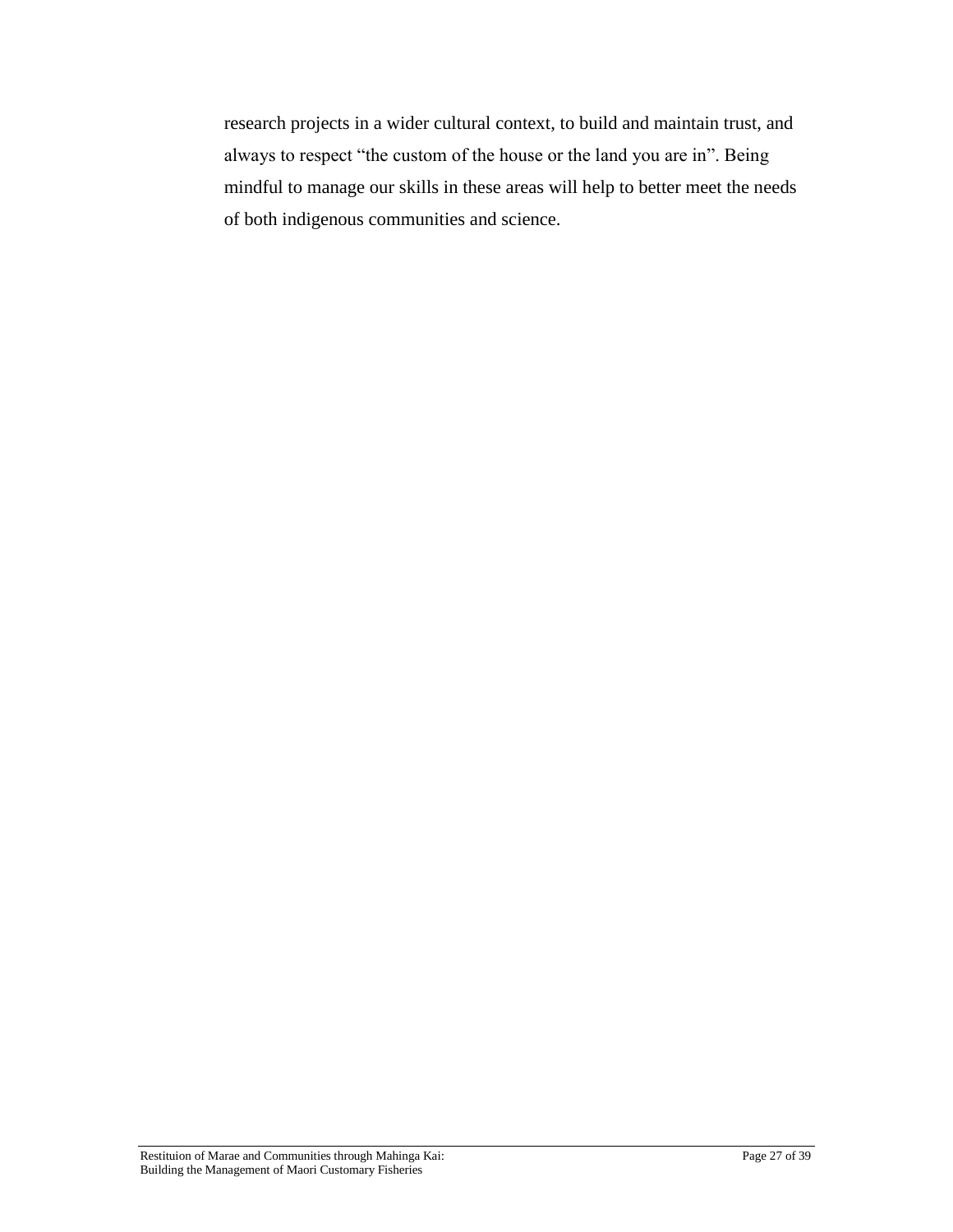## **7. APPENDIX A – QUESTION SHEET FOR SEMI –STRUCTURED INTERVIEW**

#### **Key Objectives:**

| To identify obstacles to the participation by Maori in research relevant to |
|-----------------------------------------------------------------------------|
| customary fisheries.                                                        |
| To identify processes and systems that mitigate these obstacles.            |

3. To initiate research on those processes and systems undertaken by communities.

#### **Interview Questions:**

- a) Customary Fishing
- 1. What is your understanding of the term customary fishing?
- 2. What sort of activities do you know of/participate in that happen around customary fishing?
- 3. What are the issues in this area currently? Historically?
	- -within the rohe
	- -customary fishing as a practice
	- -from without the rohe (external factors)
- b) Research
- 4. What is your understanding of research?
- 5. Are you aware of any examples of research in the area of customary fishing?
- 6. What are the top priorities for research?
- 7. What are the key resources needed for this research to happen?
- 8. What are the barriers/obstacles you see to this research happening?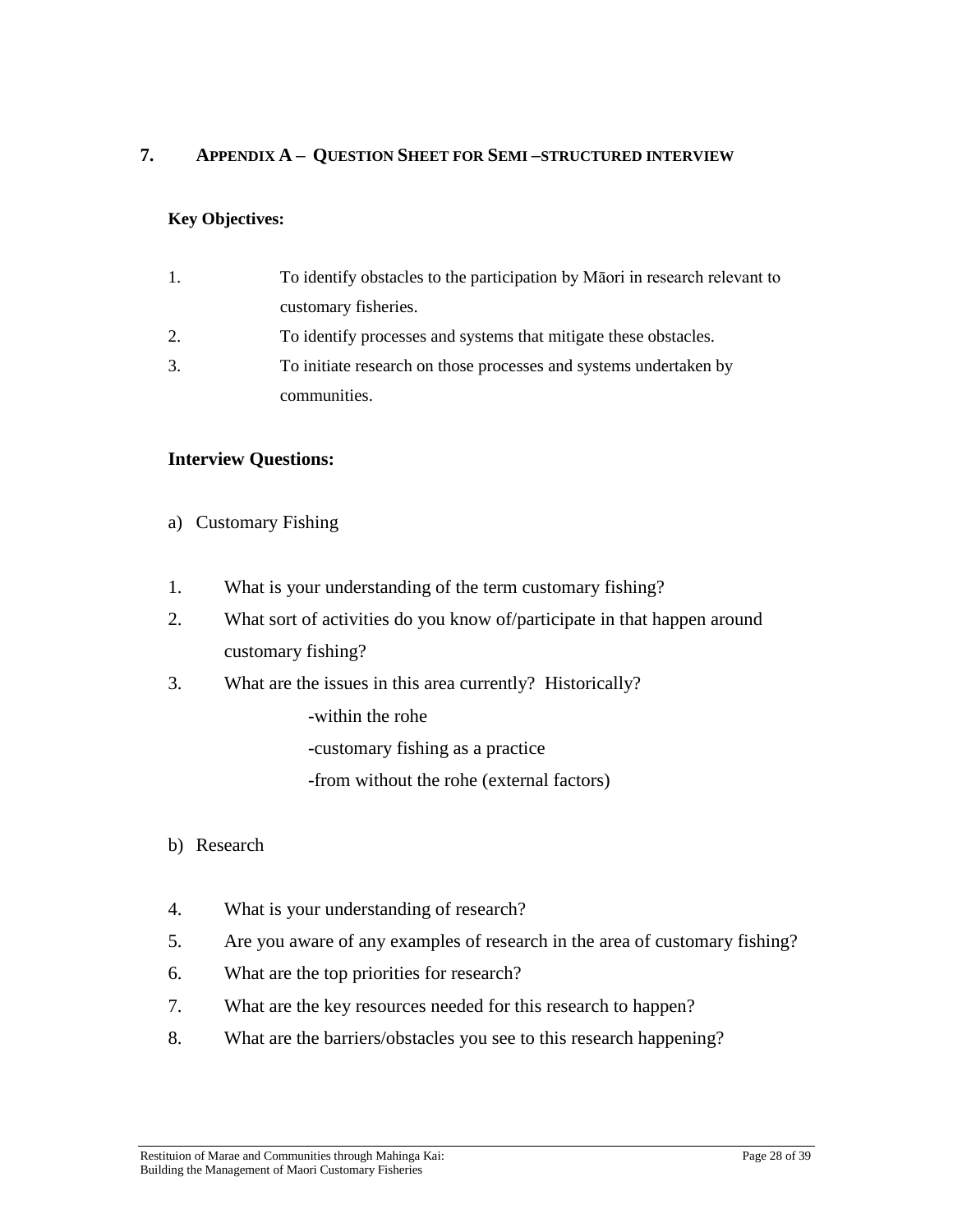#### **8. APPENDIX B: INFORMATION SHEET**



Reference Number **07/099** 21/05/2007

## **The Restitution of Marae and Communities through mahinga kai: Building the management of Māori Customary fisheries INFORMATION SHEET FOR PARTICIPANTS**

Thank you for showing an interest in this project. Please read this information sheet carefully before deciding whether or not to participate. If you decide to participate we thank you. If you decide not to take part there will be no disadvantage to you of any kind and we thank you for considering our request.

## **What is the Aim of the Project?**

The main focus of this scoping project is to identify the barriers, obstacles and potential solutions to conducting research in the area of local customary fisheries from a community/marae or "flax-roots" level (e.g. to the application and management of Mātaitai and Taiāpure. This present research is interested in finding out what is currently happening in the area of customary fishing, what tnagat whenua identify as being research priorities for them and how this can be achieved.

## **What will Participants be Asked to Do?**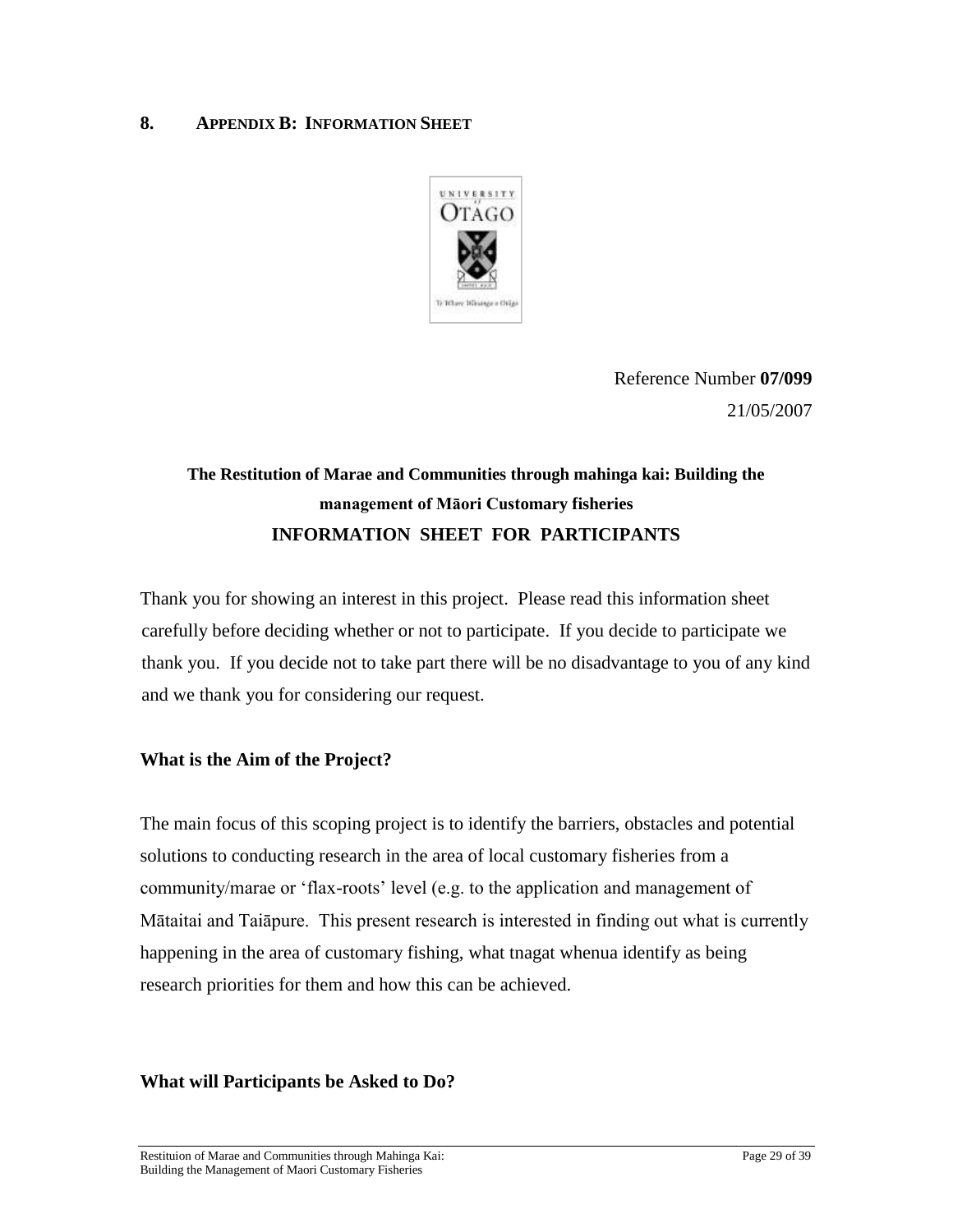Should you agree to take part in this project, you will be asked to:

Be involved in 1 interview of approximately 1 hour in length and;

May be asked to take part in 1-2 focus groups.

Please be aware that you may decide not to take part in the project at any time without disadvantage to yourself of any kind.

## **Can Participants Change their Mind and Withdraw from the Project?**

You may withdraw from participation in the project at any time and without any disadvantage to yourself of any kind.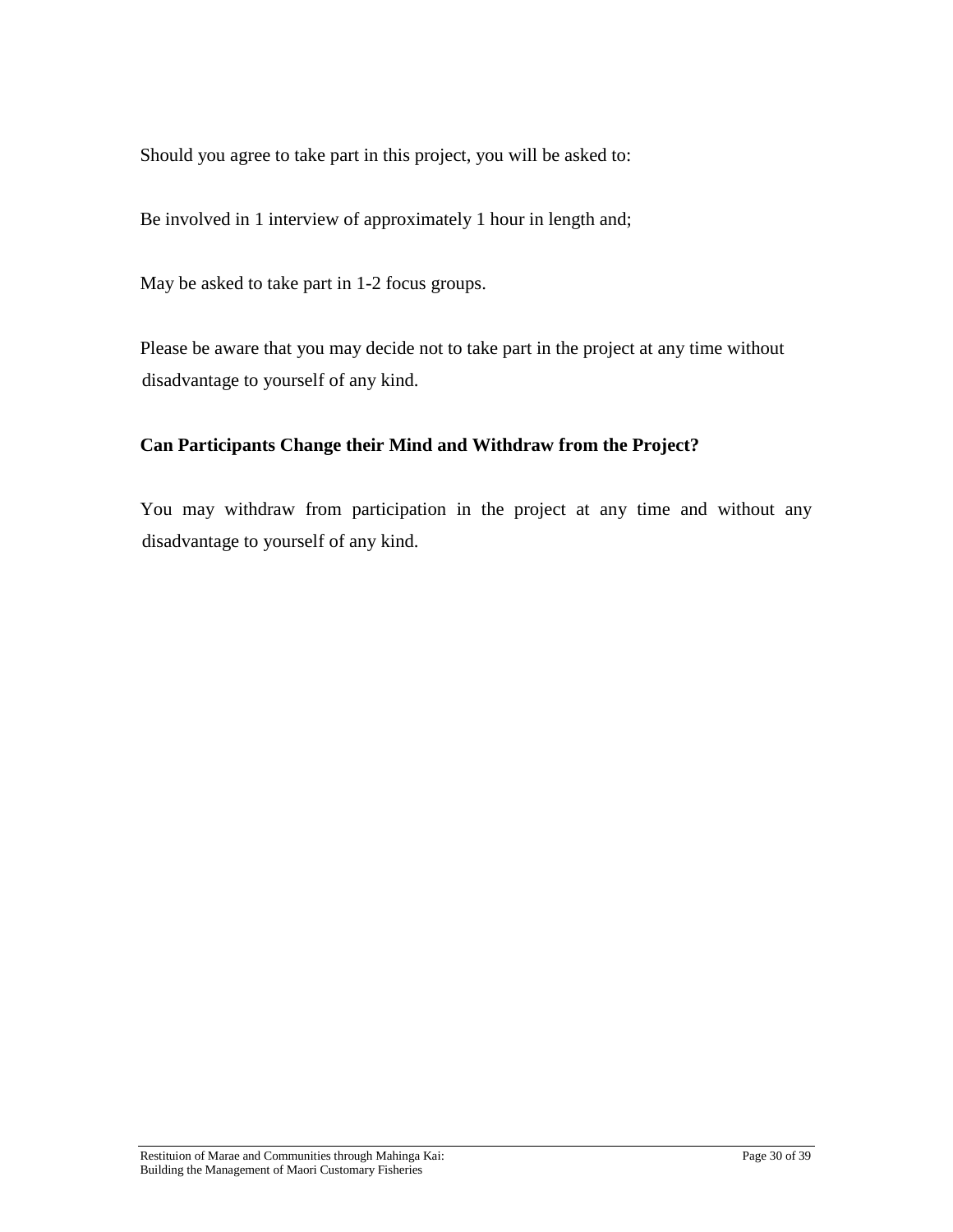

Reference Number **07/099** 21/05/2007

## **What Data or Information will be Collected and What Use will be Made of it?**

All information and material gathered during the interviews will remain anonymous. No individually identifiable information will be disclosed unless specifically requested by the participant.

The participant will decide where his/her information (e.g. tapes and transcripts) will be held, how the information gathered will be managed, and who will have access to it.

The information gathered will only be used for the purposes of this project.

This project involves an open-questioning technique where the precise nature of the questions which will be asked have not been determined in advance, but will depend on the way in which the interview develops. Consequently, although the University of Otago Human Ethics Committee is aware of the general areas to be explored in the interview, the Committee has not been able to review the precise questions to be used.

In the event that the line of questioning does develop in such a way that you feel hesitant or uncomfortable you are reminded of your right to decline to answer any particular question(s) and also that you may withdraw from the project at any stage without any disadvantage to yourself of any kind.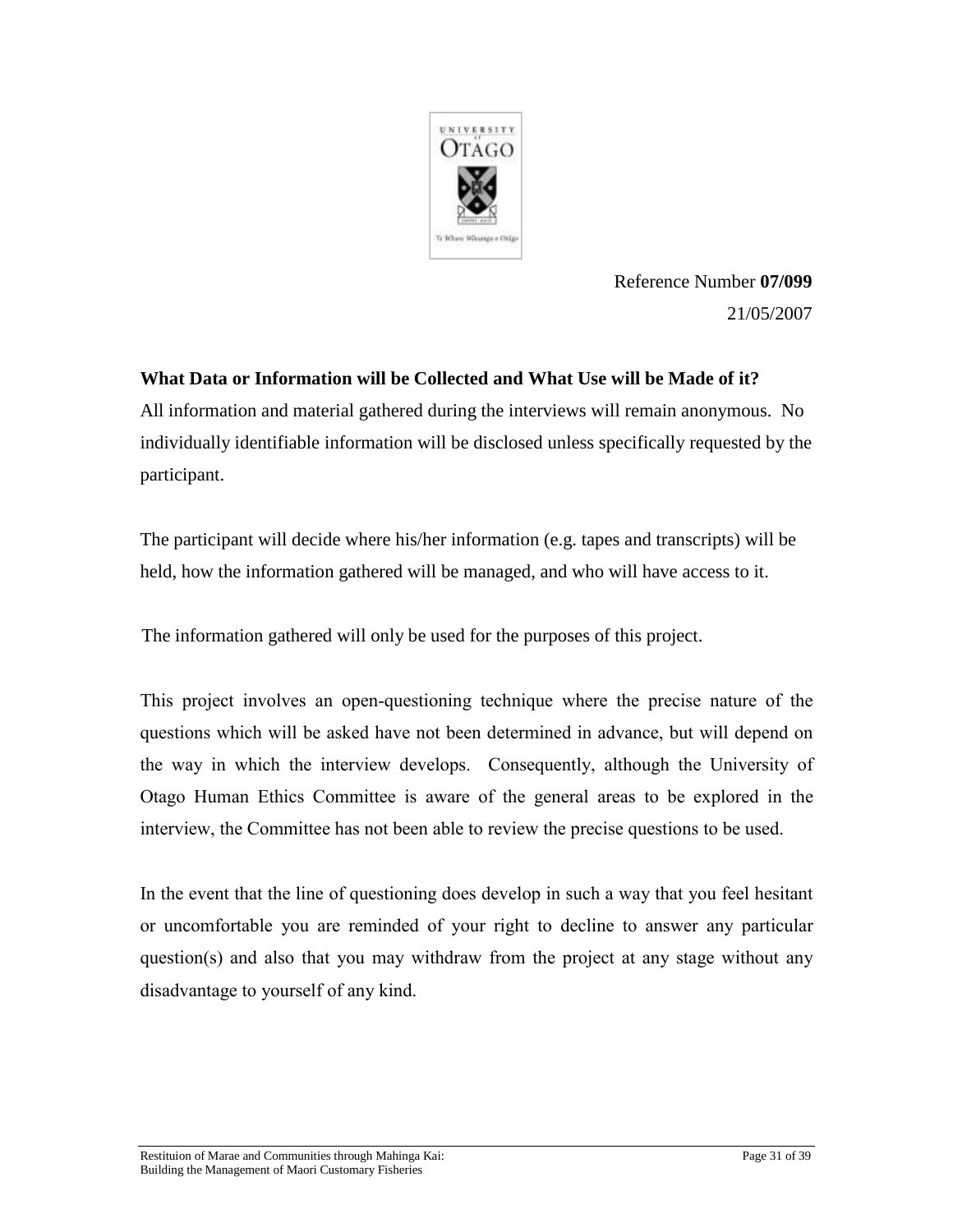The results of the project may be published and will be available in the University of Otago Library (Dunedin, New Zealand) but every attempt will be made to preserve your anonymity.

You are most welcome to request a copy of the results of the project should you wish.

Reasonable precautions will be taken to protect and destroy data gathered by email. However, the security of electronically transmitted information cannot be guaranteed. Caution is advised in the electronic transmission of sensitive material..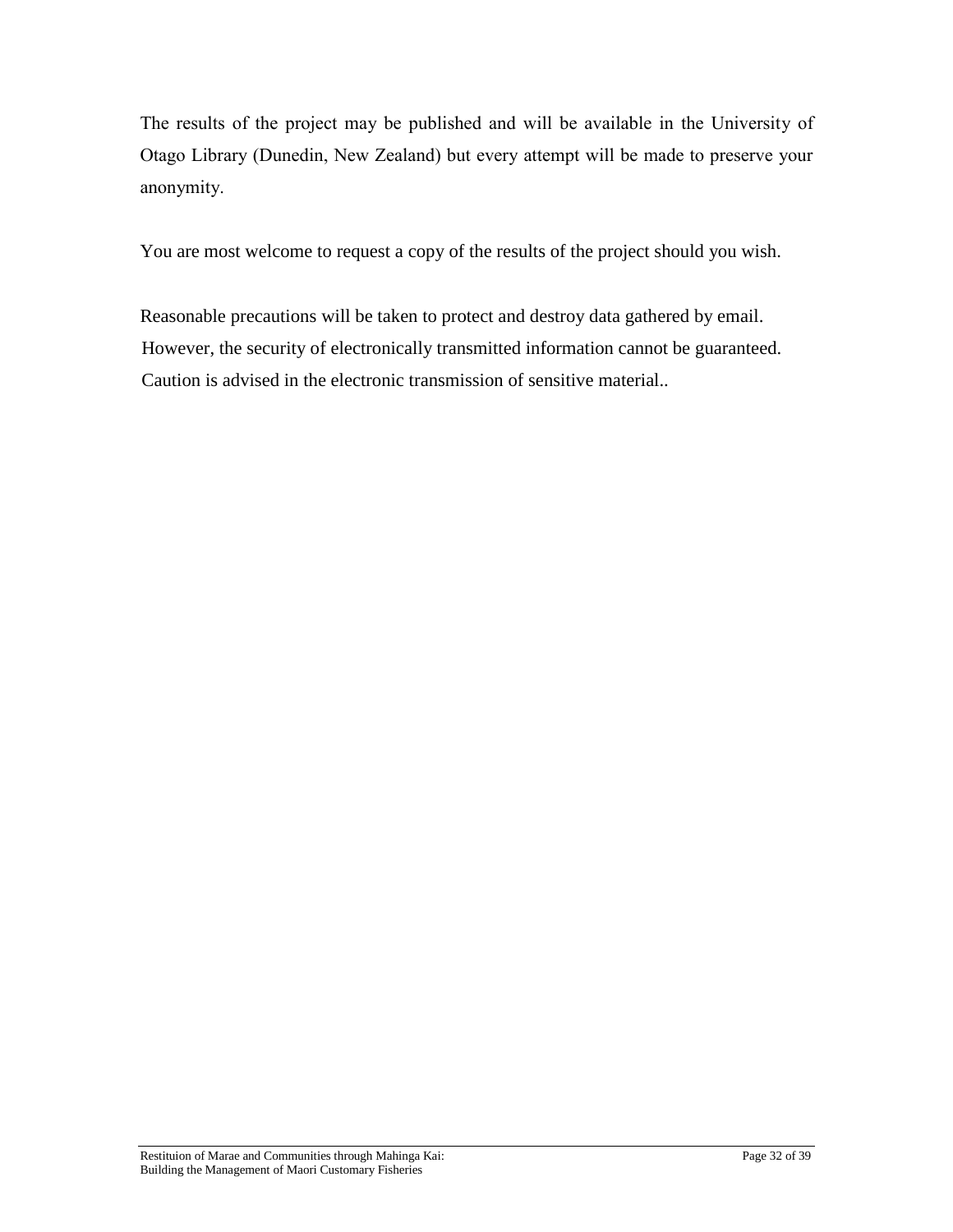

Reference Number **07/099** 21/05/2007

## **What if Participants have any Questions?**

If you have any questions about our project, either now or in the future, please feel free to contact either:- Lisa Kanawa Centre for the Study of Agriculture, Food and Environment (021)1337387 [lisa.kanawa@gmail.com](mailto:lisa.kanawa@gmail.com)

Dr Phillipa Pehi Centre for the Study of Agriculture, Food and Environment University Telephone Number: (03) 479 3928 phillipa.pehi@otago.ac.nz

This study has been approved by the University of Otago Human Ethics Committee. If you have any concerns about the ethical conduct of the research you may contact the Committee through the Human Ethics Committee Administrator (ph 03 479 8256). Any issues you raise will be treated in confidence and investigated and you will be informed of the outcome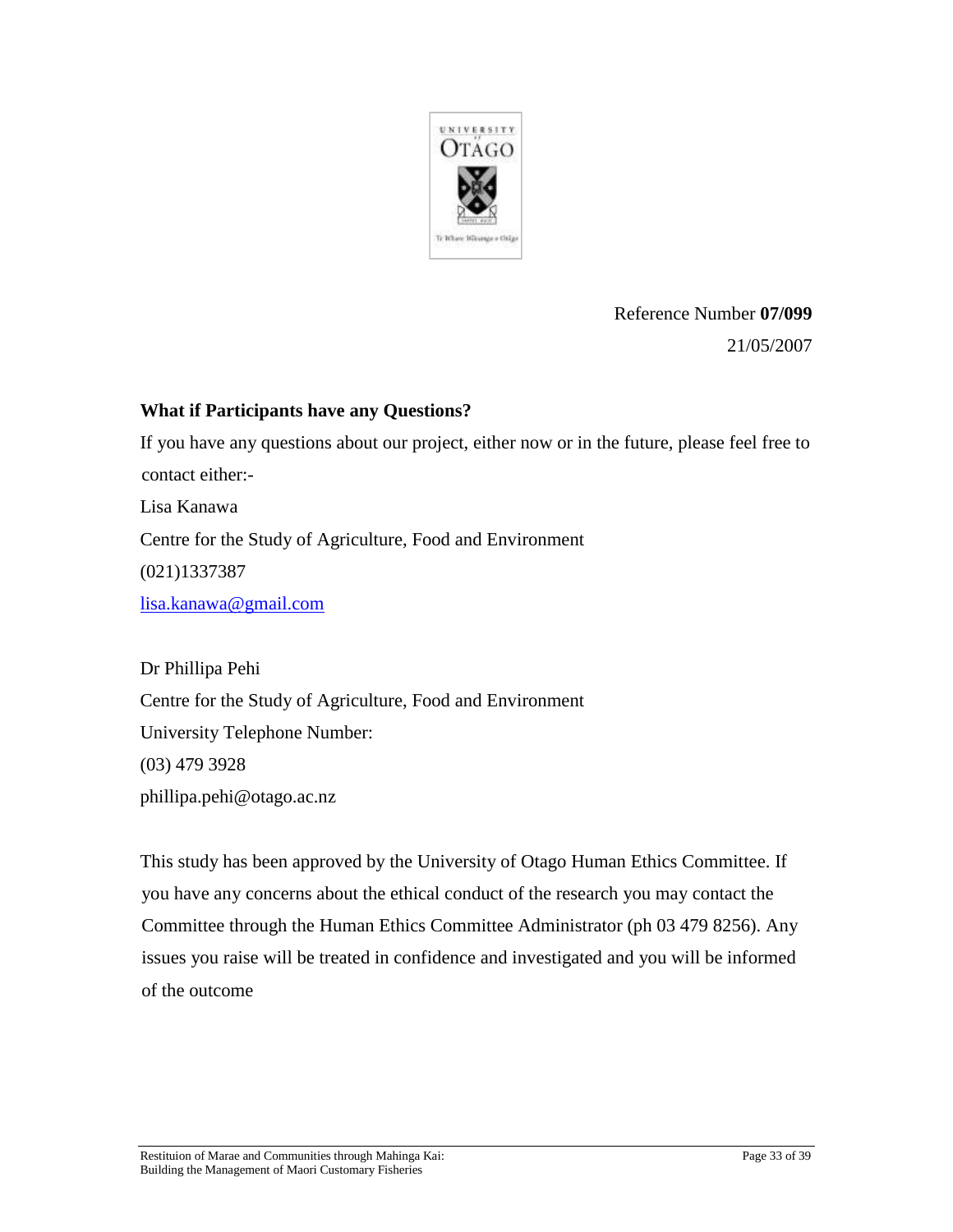## **9. APPENDIX C: CONSENT FORM**



Reference Number **07/099** 21/05/2007

## **The Restitution of Marae and Communities through mahinga kai: Building the management of Māori Customary fisheries CONSENT FORM FOR PARTICIPANTS**

## **This consent form will be held for a period of seven years.**

I have read the **The Restitution of Marae and Communities through mahinga kai: Building the management of Māori Customary fisheries- Information Sheet** and have had the project explained to me. My questions have been answered to my satisfaction, and I understand that I may ask further questions or withdraw from participation at anytime. Please circle below where applicable:

- 1. I agree / do not agree to the interview being audio-taped.
- 1. I want / do not want to have my audio-recordings returned to me.
- 2. I want / do not want to have a copy of the transcript returned to me.
- 3. I want / do not want to have my information placed in an iwi/runanga archive or elsewhere at this time. I can however change my mind about this at a later date if I want to.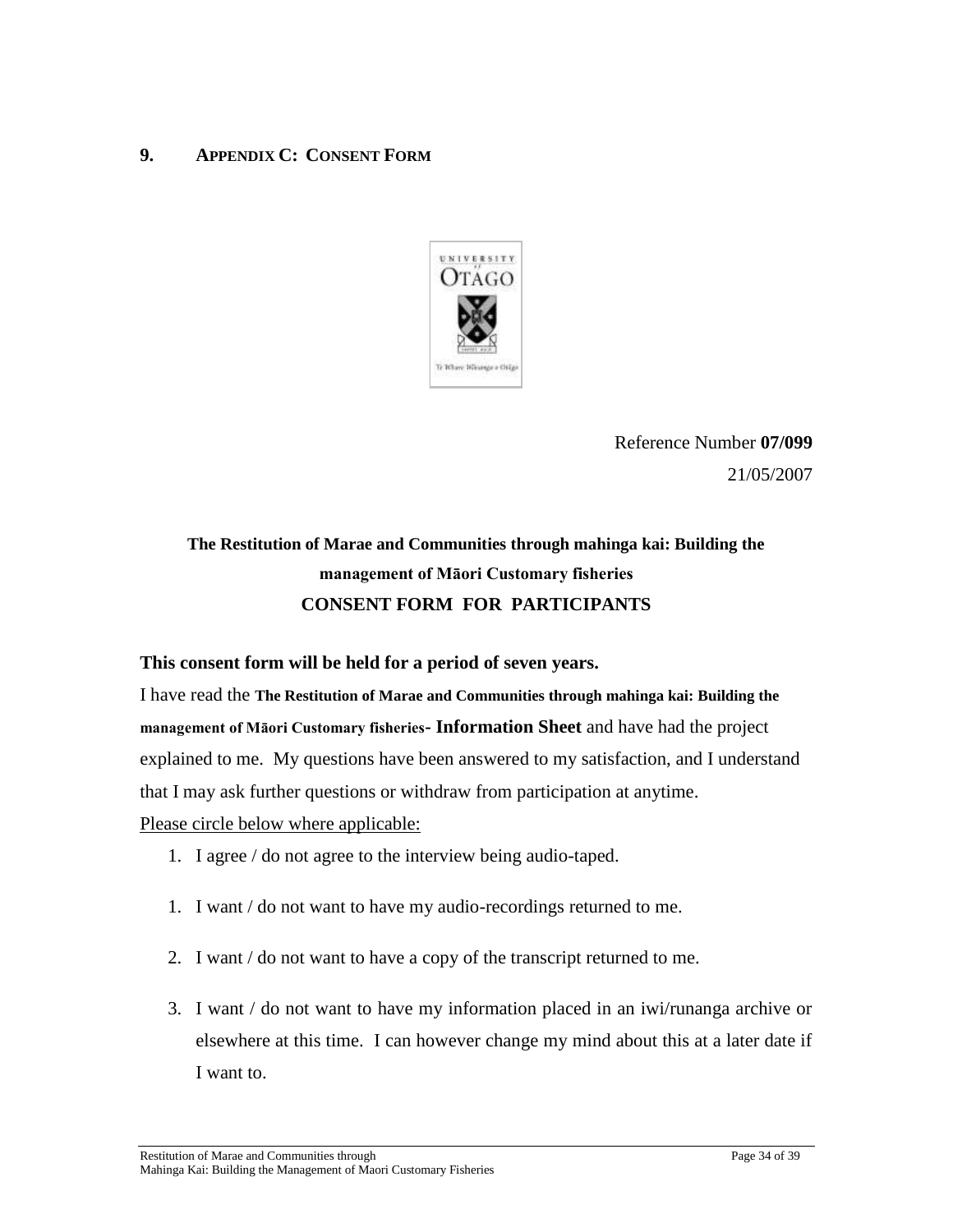4. I want / do not want to have my information held by the research team.

I know that:-

- 1. My participation in the project is entirely voluntary;
- 2. I am free to withdraw from the project at any time without any disadvantage;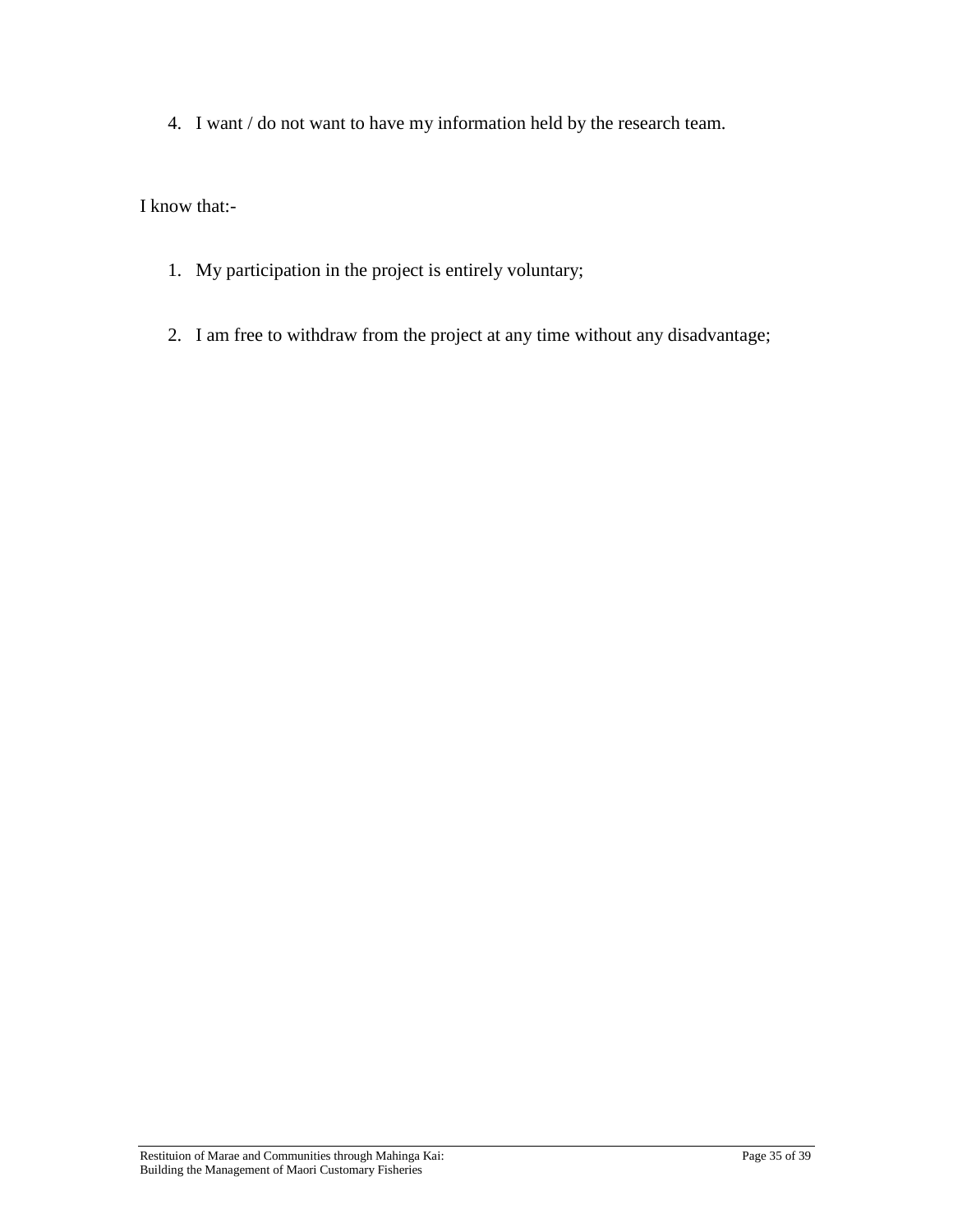

Reference Number **07/099** 21/05/2007

- 3. This project involves an open-questioning technique where the precise nature of the questions which will be asked have not been determined in advance, but will depend on the way in which the interview develops and that in the event that the line of questioning develops in such a way that I feel hesitant or uncomfortable I may decline to answer any particular question(s) and/or may withdraw from the project without any disadvantage of any kind
- 4. The results of the project may be published and will be available in the University of Otago Library (Dunedin, New Zealand) but every attempt will be made to preserve my anonymity.

I agree to participate in this study in accordance with information outlined in the **The Restitution of Marae and Communities through mahinga kai: Building the management of Māori Customary fisheries- Information Sheet.**

| <b>Full Name of Interviewee:</b> |  |
|----------------------------------|--|
| <b>Signature of Interviewee:</b> |  |
| <b>Full Name of Interviewer:</b> |  |
| <b>Signature of Interviewer:</b> |  |
| Date:                            |  |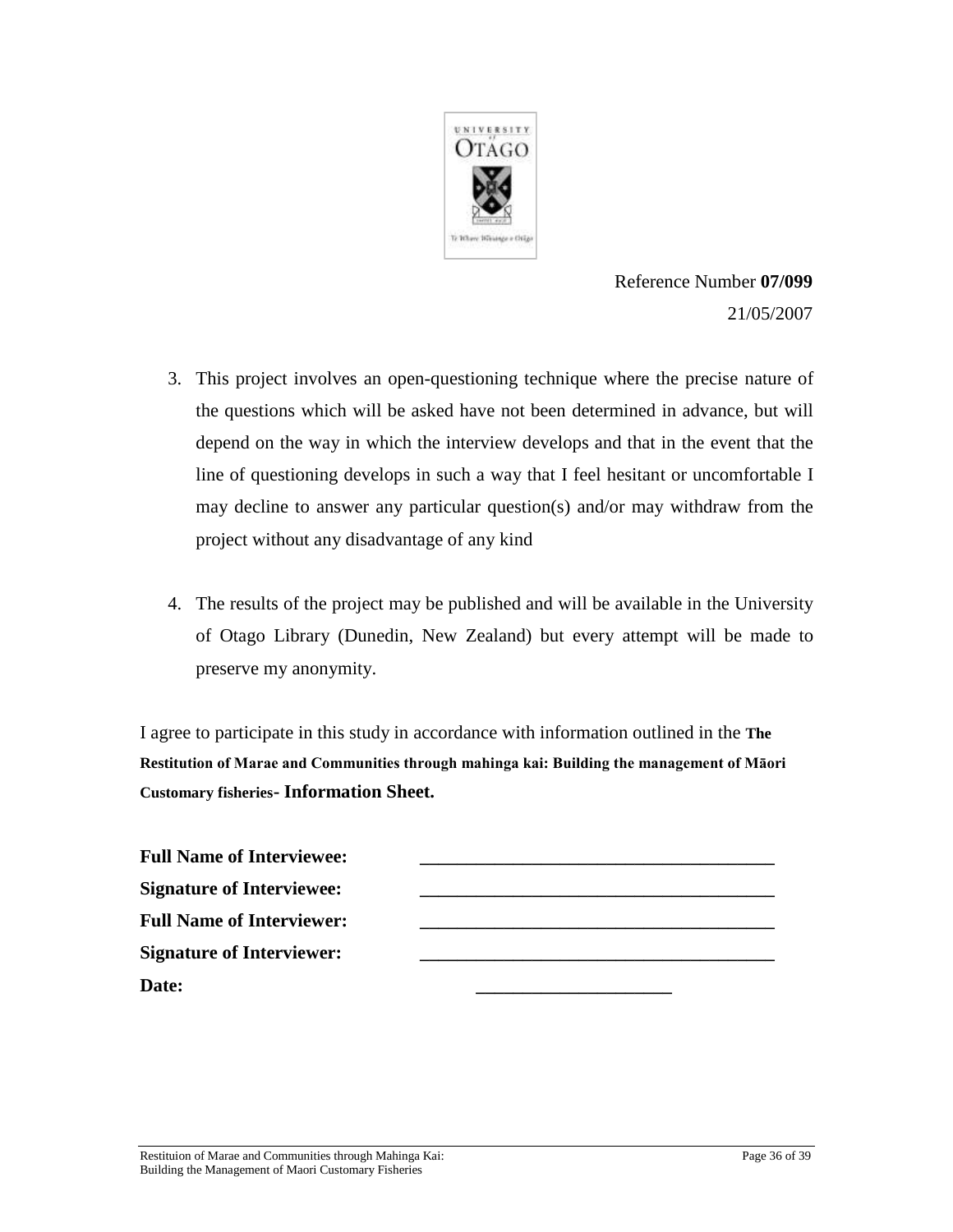This study has been approved by the University of Otago Human Ethics Committee. If you have any concerns about the ethical conduct of the research you may contact the Committee through the Human Ethics Committee Administrator (ph 03 479 8256). Any issues you raise will be treated in confidence and investigated and you will be informed of the outcome.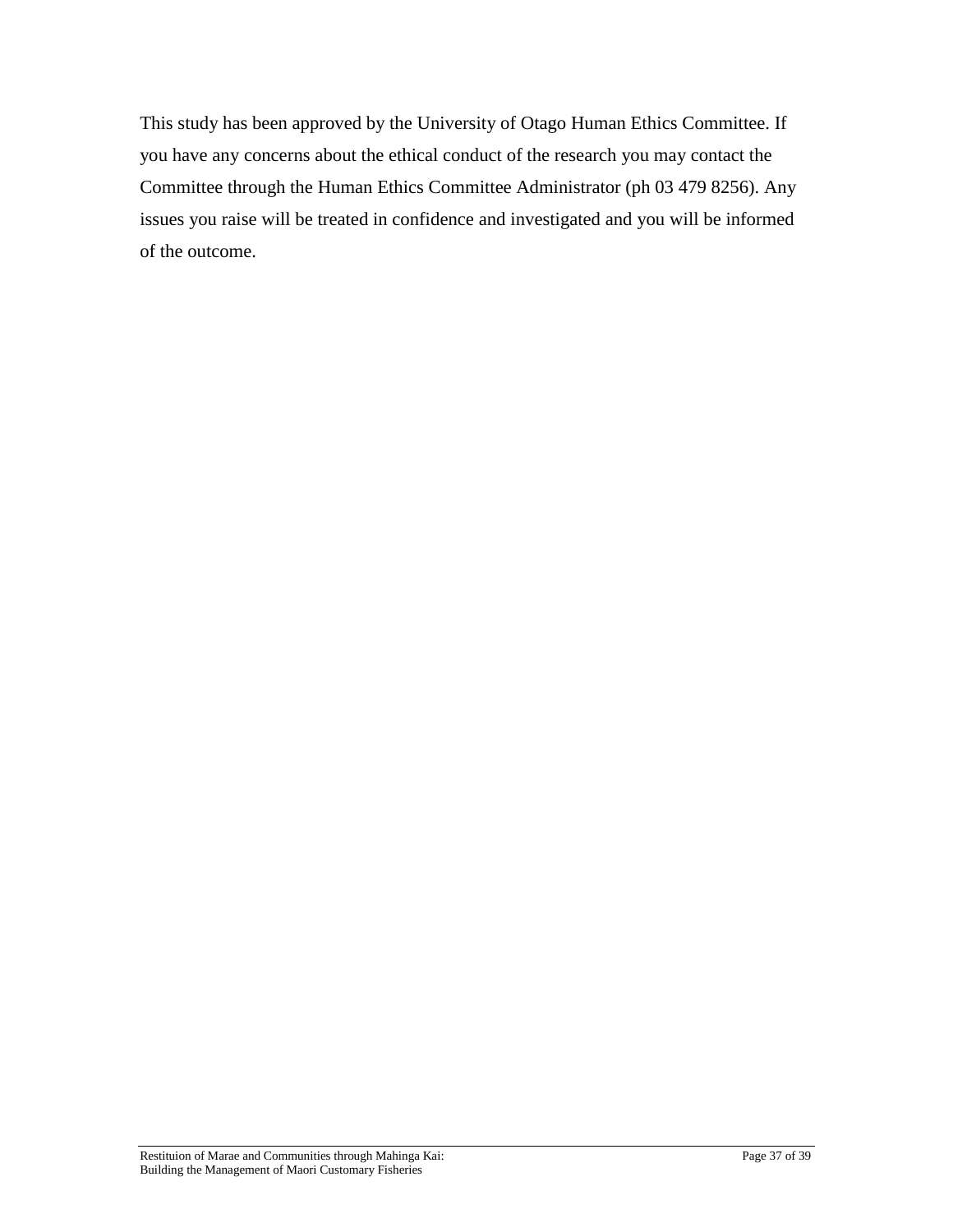- Andrade, C. (2008) *Hā'ena: Through the eyes of the ancestors.* Honolulu: University of Hawai"I Press.
- CCBR (n.d.) What is community based research. Centre for Community Based Research. On-line [http://www.communitybasedresearch.ca/Page/View/CBR\\_definition.html](http://www.communitybasedresearch.ca/Page/View/CBR_definition.html) (accessed 25 October 2009)
- Fukuyama, F. (1999). *The great disruption: Human nature and the reconstitution of social order.* New York: Free Press.
- Gillespie, A. (1998). Environmental Politics in New Zealand/Aotearoa: Clashes and Commonality Between Maoridom and Environmentalists. *New Zealand Geographe, 54*(1), 19-25.
- Moewaka Barnes, H. (2000) *Kaupapa maori*: *explaining the ordinary*. Pacific Health Dialog, 7, 13-17.
- Panelli, R., & Tipa, G. (2007). Placing Well-being: A Maori Case Study of Cultural and Environmental Sustainability. *Ecohealth, 4*, 445-460.
- Parliamentary Commissioner for the Environment. (1998). *Kaitiakitanga and Local Government: Tangata Whenua Participation in Environmental Management*. Wellington: Parliamentary Commissioner for the Environment.
- Putnam, R. D. (2000). *Bowling alone:The collapse and revival of American community.* New York: Simon & Schuster.
- Rangahau (n.d.) rangahau/research. On-line http://www.rangahau.co.nz/
- Roskruge, N. (2005). *Nga Maara kai ki te ao hurihuri/Garden foods of the future.* Paper presented at the Maori Succeeding in Agribusiness Conference, Massey University, 8-9 September, 2005.
- Smith LT 1999. Decolonizing methodologies: Research and indigenous peoples.

Dunedin, University of Otago Press. 208 p.

Te Tiaki Mahinga Kai. (2008). What is Te Tiaki Mahinga Kai? Retrieved 20 November 2007 from [http://www.mahinga.kai.org.nz](http://www.mahinga.kai.org.nz/)